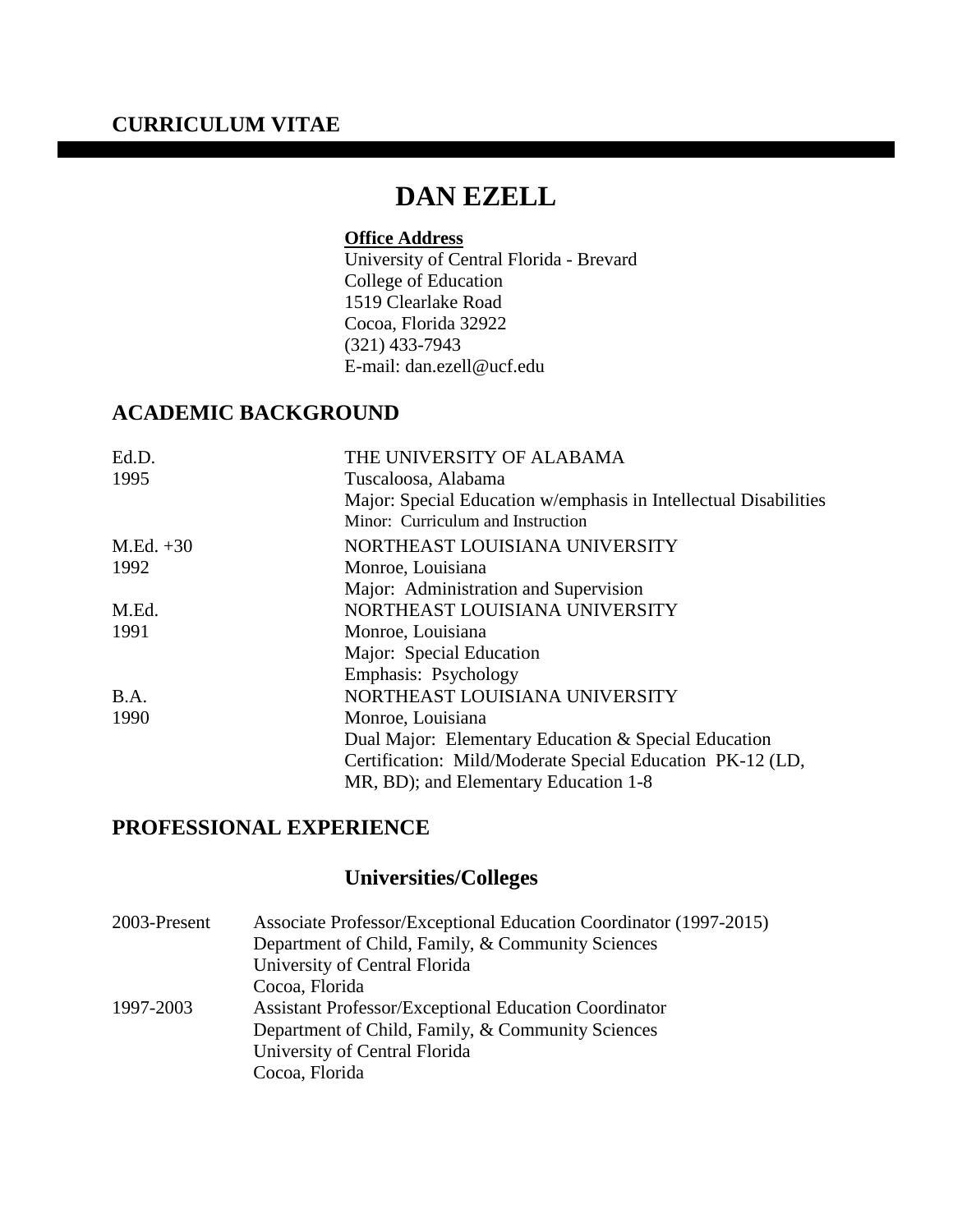| 1995-1997           | <b>Temporary Assistant Professor</b> |
|---------------------|--------------------------------------|
|                     | The University of Alabama            |
|                     | Tuscaloosa, Alabama                  |
| Summer, 1995        | <b>Adjunct Instructor</b>            |
|                     | The University of Alabama            |
|                     | Tuscaloosa, Alabama                  |
| <b>Spring, 1995</b> | Graduate Teacher Instructor          |
|                     | The University of Alabama            |
|                     | Tuscaloosa, Alabama                  |
| 1993-1994           | <b>Graduate Teaching Assistant</b>   |
|                     | The University of Alabama            |
|                     | Tuscaloosa, Alabama                  |
|                     |                                      |

## **K-12 Schools**

1992-1993 Resource Classroom Teacher Mangham Junior High School Richland Parish School Board Mangham, Louisiana 1990-1992 Self-Contained Special Education Classroom Teacher Rayville Elementary School Richland Parish School Board Rayville, Louisiana

## **ADMINISTRATIVE EXPERIENCE**

**Coordinator of Brevard Campus Exceptional Education Minor:** (2014--present).

 Exceptional Education Minor UCF/Cocoa (Brevard) Campus Responsibilities include reviewing applications of students entering into the Ex. Ed. Minor at the Brevard campus; advising Ex. Ed. Minor students; planning Brevard's Ex.Ed minor schedule; planning recruitment sessions (for elementary majors); and guest lecture in education courses at Eastern Florida State College.

**Coordinator:** (1997-2015). Exceptional Education Program UCF/Cocoa (Brevard) Campus Responsibilities include reviewing, evaluating, and interviewing all new student applications for admission into the Exceptional Education Program at the Brevard campus; planning orientation meeting for new Exceptional Education majors; maintain strong working relations with county school officials; selecting appropriate placement for all exceptional education student interns; recruit students for Brevard campus by visiting Brevard Community College's area campuses and conduct information session and guest lecturing in prerequisite education courses; strengthening community relations by serving as a liaison between the community, faculty, and students; and keeping the Department Chair apprised of Brevard Campus Exceptional Education Program issues (1997-2015) (2006-2007 duties were shared with Colleen Klein-Ezell-- August, 2007 re-assumed full coordinator role). Due to ending of Exceptional Education undergraduate program offerings across campuses, coordinator of Exceptional Education role at the area campus (Brevard) ended 2015 (Brevard Campus last Exceptional Education major graduated Fall 2015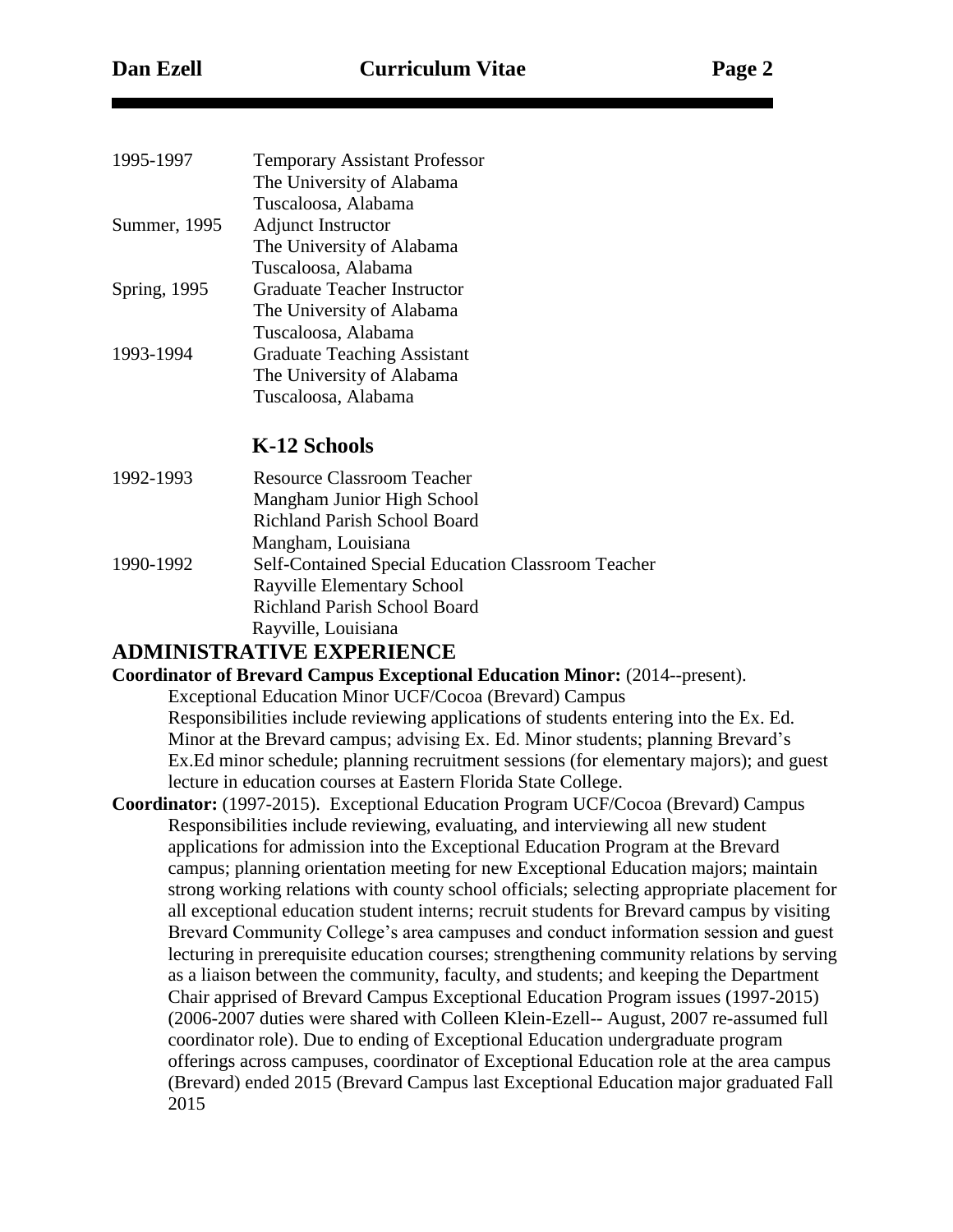## **HONORS AND AWARDS**

*2012 Outstanding Alumnus Award* University of Louisiana – Monroe College of Education & Human Development. (2012, April 26)

*President Appreciation Award* for outstanding service as President of Florida Council for Exceptional Children (2006-2007)

*Certificate of Appreciation* in recognition of the contribution made as Faculty Advisor for UCF-Brevard Student Council for Exceptional Children (SCEC) Chapter #1050. (Certificates: 2015, 2014, 2013, 2012. 2011, 2010, 2009 2008, 2007, 2006, 2005, 2004, 2003, 2002, 2001, 2000, 1999, 1998, 1997)

*Council for Exceptional Children's (CEC) Susan Phillips Gorin Award* for CEC Chapter Advisors, 2004. Recognition for exemplary personal and professional qualities and outstanding contributions to the CEC student membership and exceptional children. (International Award)

*University of Central Florida Teaching Incentive Program (TIP)* Award, 2003*.* \$5000 award added to salary base for outstanding university teaching

*Award of Excellence.* Awarded the Brevard County Public Schools' "Award of Excellence" for Area IV Schools for work with Enterprise Elementary (PDS) School. (April 18, 2002)

*Recognition Award* for outstanding service as President of Florida Division of Mental Retardation/Developmental Disabilities of Council for Exceptional Children (2001-2002)

*Certificate of Appreciation* for serving as Chair of Instructional Resources Committee for the University of Central Florida - College of Education. (2001-2002)

*Certificate of Recognition* for serving as Treasurer for the Division of Mental Retardation/Developmental Disabilities (MRDD) for Council for Exceptional Children (CEC). (1999 – 2002) (International Recognition)

*"Web Vet" Status.* Awarded from IDL 6543 in appreciation for peer teaching assistance as a faculty. (1999, Spring – Present)

## **RESEARCH AND CREATIVE ACTIVITIES**

### **Research Interests:**

- **Creative Performing Arts in Exceptional Education**
- **Creating Positive Social Experiences for Individuals with Disabilities**
- **Peer Buddy Programs as a Means for Inclusion and Acceptance**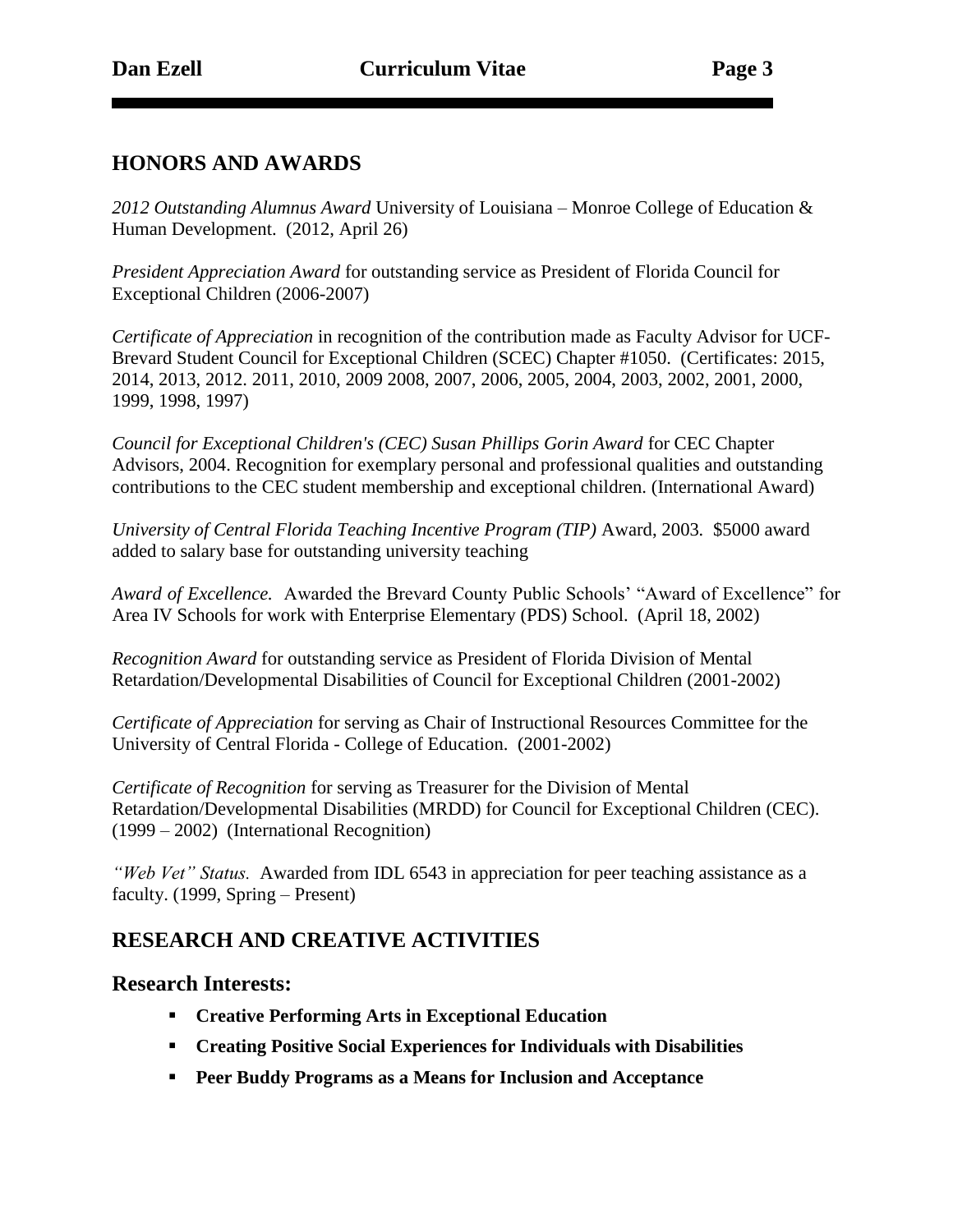- **Authentic Assessment/Portfolio Assessment techniques for Individuals with Developmental Disabilities**
- **Technology**
- **Professional Development School Partnerships**

### **Publications**

#### **Books and Chapters**

- Klein-Ezell, C., LaRusso, R., & Ezell, D. (2008). Alternate assessment for students with developmental disabilities. In H. P. Parette & G. R. Peterson-Karlan (Eds), *Research-based practices in developmental disabilities* (2<sup>nd</sup> ed., Chapter 21). Austin, TX : ProEd.
- Klein-Ezell, C., LaRusso, R., & Ezell, D. (2008). Alternate assessment for students with developmental disabilities. In H. P. Parette and G.R. Peterson-Karlan (Eds), *Researchbased practices in developmental disabilities instructor's manual* (2<sup>nd</sup> ed., pp. 155-164). Austin, TX : ProEd.
- Klein, C. E., & Ezell, D. (2008). Technology for teaching and learning. In J. Olson, J. Platt, and L. Dieker (Eds). *Teaching children and adolescents with special needs*. (Chapter 11). Columbus, OH: Merrill.
- Klein, C. E., & Ezell, D. (2004). Technology for teaching and learning. In J. Olson & J. Platt (Eds). *Teaching children and adolescents with special needs*. (Chapter 11). Columbus, OH: Merrill.
- Ezell, D. (1998).Perspectives of mental retardation. In Beirne-Smith, M., Patton, J. R., Itenbach, R. (Eds.), *Mental retardation,* (5th ed.). New York: Macmillan.

### **Professional Journal Articles (refereed)**

#### **International/National**

- Klein-Ezell, C., Ezell, D., Stanley, S., & Powell, S. (2014, December). Character education using children's literature, puppets, magic tricks and balloon art. *International Journal of Humanities and Social Science, 4*(14), 1-15. (Peer-Reviewed International Journal)
- Klein-Ezell, C.E., & Ezell, D. (2005). Use of portfolio assessment with students with cognitive disabilities/mental retardation. *Assessment for Effective Intervention, 30*(4), 15-23.
- Thompson, J. R., & Ezell, D. (2005). Naming, defining, and classifying the condition (formerly) known as mental retardation. *Journal of Social Work in Disability &*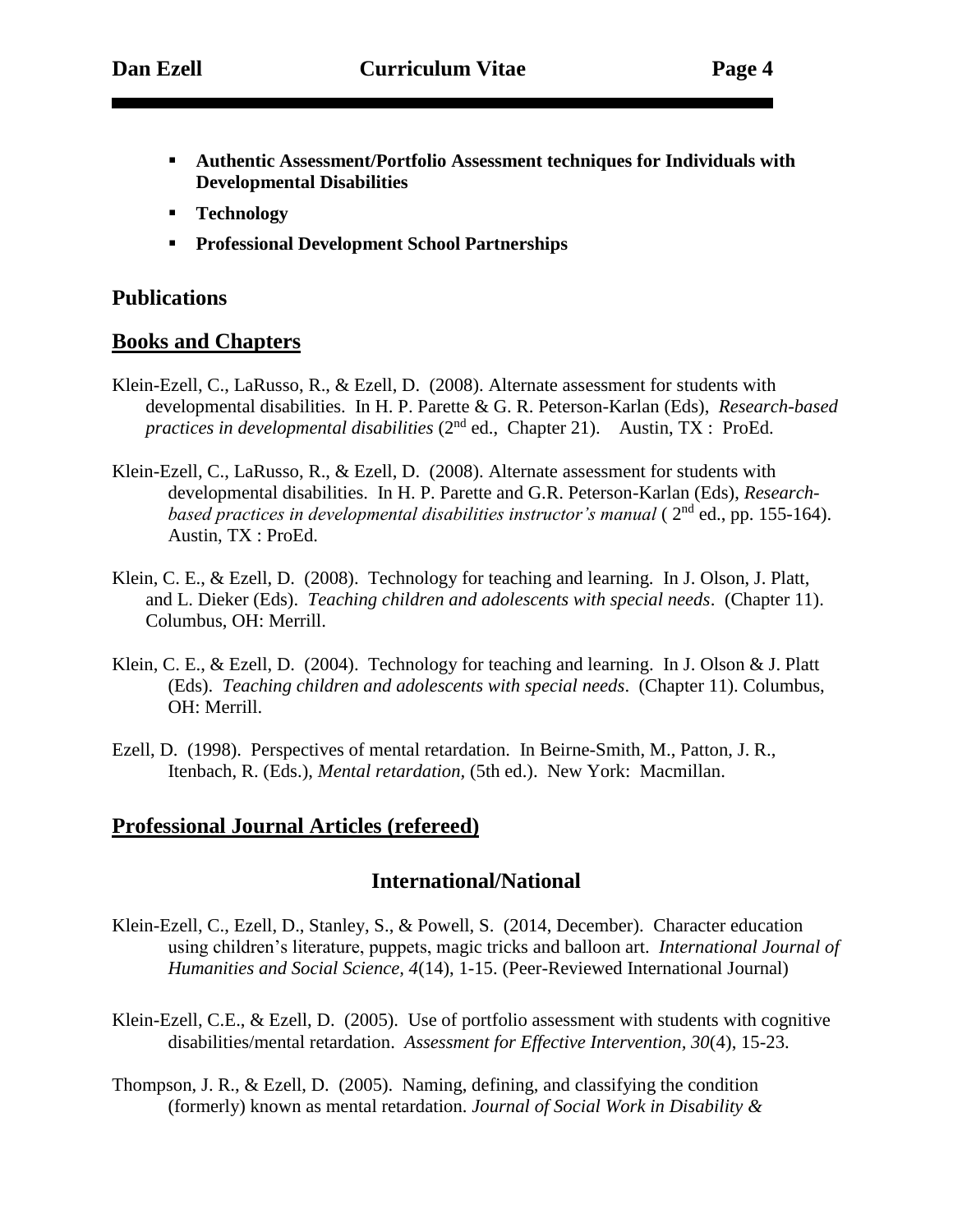*Rehabilitation, 4*(3), 5-23.

- Ezell, D., & Klein-Ezell, C. (2004). Using magic tricks for students with disabilities: Lights! Camera! Action! DDD Express, 14(4). In *Focus on Autism and Other Developmental Disorders, 19(*2), 1-2.
- Ezell, D., & Klein-Ezell, C. (2003, December). M.A.G.I.C. W.O.R.K.S. (Motivating Activities Geared to Instilling Confidence—Wonderful Opportunities to Raise Kids Self-Esteem). *Education and Training in Developmental Disabilities, 38*(4), 441-450.
- Ezell, D., & Klein, C. (2003, June). Impact of portfolio assessment on locus of control of students with and without disabilities. *Education and Training in Mental Retardation and Developmental Disabilities, 38(2)*, 220-228.
- Ezell-Powell, S., Welch, E., Ezell, D., Klein, C., & Smith, L. (2003, Summer). Should children receive medication for symptoms of Attention Deficit/Hyperactivity Disorder? *Peabody Journal of Education, 78*(3), 107-115.
- Ezell, D., Klein, C., & Lee, T. (2002). Learning communities working together for the success for all students: A shared vision. *National Forum of Educational Administration and Supervision Journal, 19*(4), 3-10.
- Ezell, D., Klein, C.E., & Ezell-Powell, S. (1999). Empowering students with mental retardation through portfolio assessment: A tool for fostering self-determination skills. *Education and Training in Mental Retardation and Developmental Disabilities, 34*(4), 453-463.

#### **State**

- Ezell, D., & Klein, C. (2002). The Portfolio Assessment Criteria Checklist for teachers. *Florida Educational Leadership, 2*(2), 38-42.
- Smith, L., Beard, L., & Ezell, D. (2001). AlphaSmart: Useful technology for students with disabilities. *The Carolina Colloquy's Electronic Journal of University Teaching and Learning, 5*(2), 1-3.
- Ezell, D., & Klein, C. (2001). Nurture the partnership. *Pennsylvania Educational Leadership, 30*(2), 57-58.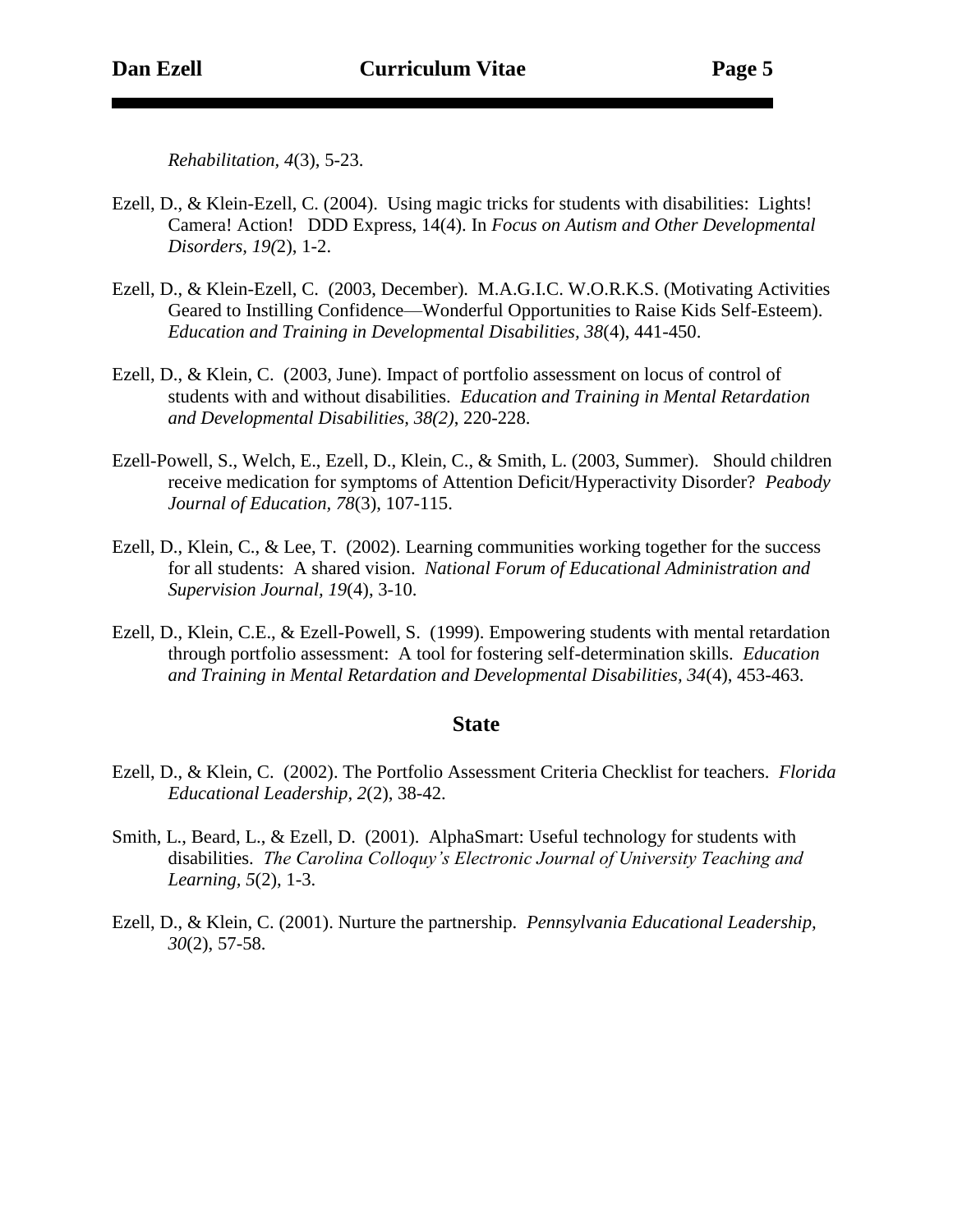## **Conference Proceedings, and Newsletters (Peer Reviewed)**

### **International/National**

- Klein-Ezell, C., & Ezell, D. (2016). Addressing the Issue of Bullying Improving Student Outcomes in Rural and Urban Schools*. Proceedings 2016 American Council on Rural Special Education (ACRES) National Conference.* Las Vegas.
- Klein-Ezell, C., & Ezell, D. (2015). Say "NO!" to Bullying: One Balloon at a Time. *Proceedings 2015 American Council on Rural Special Education (ACRES) National Conference.* New Orleans. (Peer-reviewed National Publication)
- Ezell, D., & Klein-Ezell, C. (2013, February). A New "Twist" to Anti-Bullying Lessons at PDS: Twisting Balloons to Convey the Message. *Proceedings 2013 Professional Development Schools National Conference.* New Orleans.
- Ezell, D., & Klein-Ezell, C. (2012, March). Creating Community Service Opportunities on Anti-Bullying in PDS Sites: One Balloon Animal at a Time. *Proceedings 2012 Professional Development Schools National Conference.* Las Vegas.
- Ezell, D., Klein-Ezell, C., & Smith, D. (2007, March). Learning Communities: Working Together for the Success of ALL Students. *Proceedings* 2007 Professional Development Schools National Conference. Las Vegas.
- Klein-Ezell, C., Ezell, D., Verry-Sidoran, L., Lee, T., Roth, R.S., Roddenberry, C., & Shannon, P. (2004, March). Project R.I.S.E.: Real inclusion for students with exceptionalities. *Proceedings of 2004 Professional Development Schools National Conference. Orlando.*
- Ezell, D., Klein, C.E., Hines, R., & Hall, K.S. (2003, March). Using WebQuests with students with disabilities. *Proceedings of California State University, Northridge (CSUN) Center on Disabilities International Technology and Persons with Disabilities Conference.*  http://www.csun.edu/cod/conf/2003 /proceedings/104.htm
- Smith, T.E.C., Sharpe, V., Ezell, D., Kainz, K., & Thompson, J. (2002). The Individuals with Disabilities Education Act DDD position on reauthorization. *MRDD Express, 13*(1), 6-7.
- Ezell, D., & Carper, K. (2001, Winter). Using SCEC to connect pre-service training with real classroom situations. *MRDD Express, 12*(2), 4.
- Pankaskie, S., & Ezell, D. (1998). Meeting critical teacher shortage needs in special education through distance learning. In H. Maurer & R.G. Olson. *Proceedings of WebNet 98 - World Conference of the WWW, Internet & Intranet, 1,* 1153-1154.

Ezell, D., & Klein, C.E. (1996). Portfolios for students with behavioral disorders: Where do they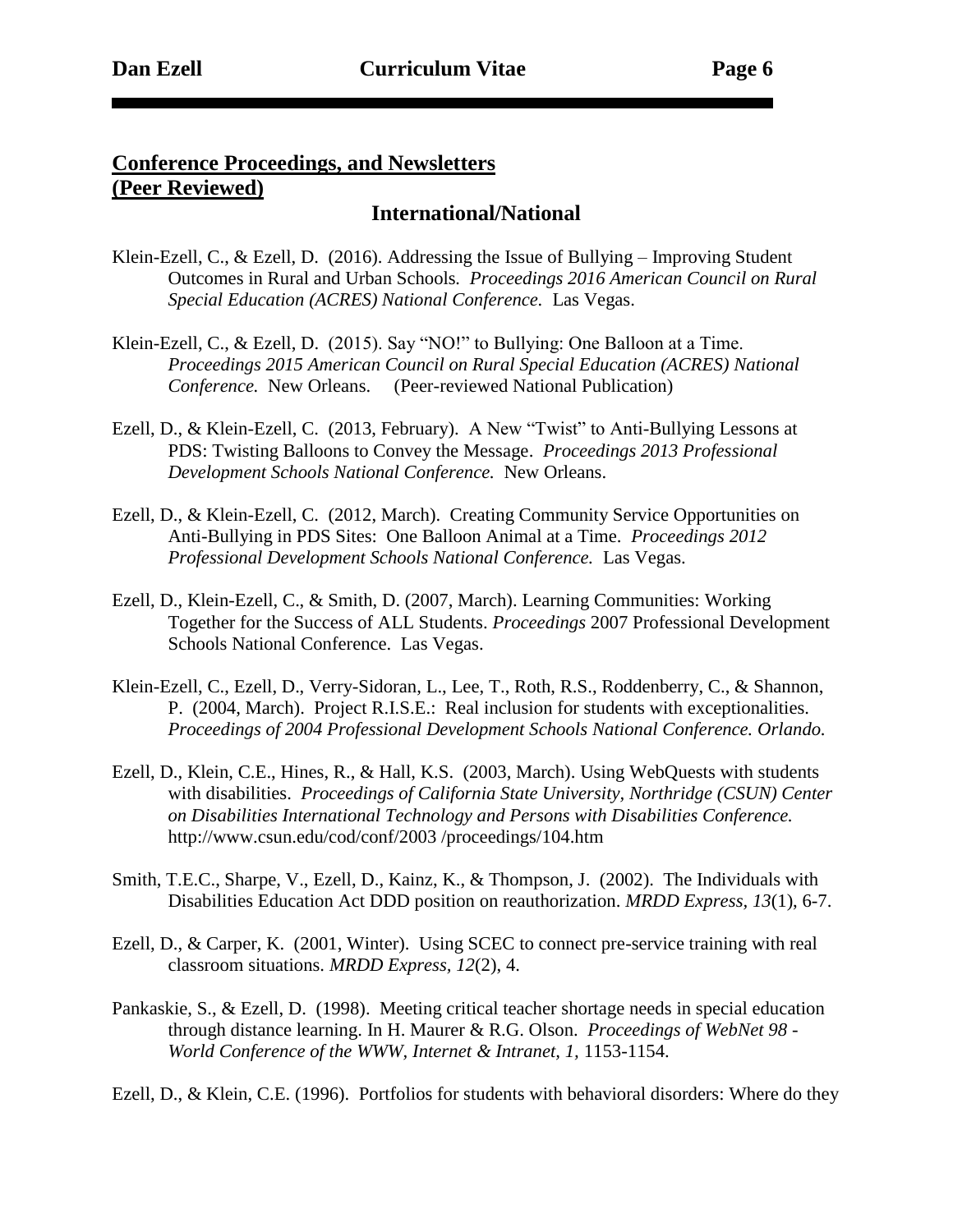fit in? In C.R. Ellis & N. N. Singh. *Children and adolescents with emotional and behavioral disorders: Proceedings of the Sixth Annual Virginia Beach Conference*. Richmond, VA: Commonwealth Institute for Child and Family Studies, Medical College of Virginia, Virginia Commonwealth University.

#### **State**

- Ezell, D., Klein, C., Kolmel, L., Stewart, S., Trasport, K. Schaller, R., Jennings, E., & Young, M. (2002). Using interactive folder games with individuals with mental retardation/ developmental disabilities. *FL-MRDD Sunshine Express, 1*(1), 7-9.
- Ezell, D., Brooks, B., & Klein, C. (2001). Making the connection: Students with MRDD taking ownership of their learning. *FL-MRDD Newsletter*, 7.
- Ezell, D. (1999, Summer/Fall). Reflection on the 6<sup>th</sup> International Conference on Mental Retardation and Other Disabilities. *FL-MRDD Newsletter*.

### **Manuscript/Textbook Reviewer**

- *Engaging troubling students: A critical constructivist approach*. (2003). Manuscript reviewed for McGraw-Hill.
- *Positive behavior supports: Applications across educational environments*. (2003). Manuscript reviewed for Prentice-Hall.

### **Conference Proposal Reviewer**

Reviewer for Louisiana Council for Exceptional Children SuperConference Proposals. Fall, 2013.

## **Invited Editor**

### **National**

Miller, L., & Ezell, D. (1996-1999). Assistant Editor of Council for Educational Diagnostic Services (CEDS) Newsletter. *Communique*.

### **Non-Print Productions**

- *Ezell, D. (2013, July). Using Magic Tricks to Teach Preschool Skills – Part 5.* DVD developed for Southeastern Louisiana University Louisiana Early Education Program (LEEP) grant
- *Ezell, D. (2012, July). Using Magic Tricks to Teach Preschool Skills – Part 4.* DVD developed for Southeastern Louisiana University Louisiana Early Education Program (LEEP) grant.
- *Ezell, D. (2011, June). Using Magic Tricks to Teach Preschool Skills – Part 3.* DVD developed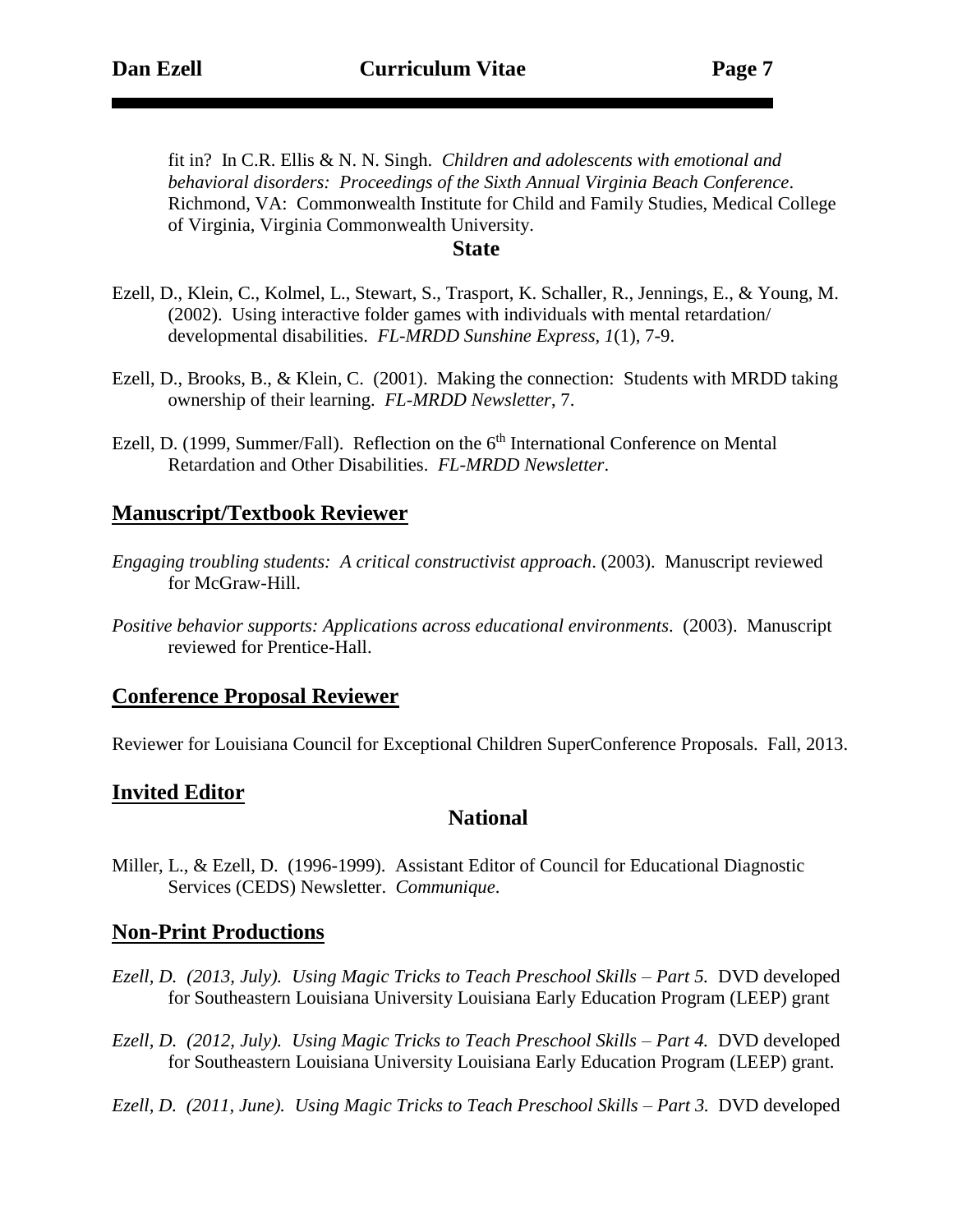for Southeastern Louisiana University Louisiana Early Education Program (LEEP) grant.

- *Ezell, D. (2010, June). Using Magic Tricks to Teach Preschool Skills – Part 2.* DVD developed for Southeastern Louisiana University Louisiana Early Education Program (LEEP) grant.
- *Ezell, D. (2009, September). Using Magic Tricks to Teach Preschool Skills.* DVD developed for Southeastern Louisiana University Teacher Collaboration in Early Childhood Inclusive Settings grant.

### **Other Publications**

- Ezell, D. (August, 2005). MAGIC BUDDIES workshop manual. (For Brevard County Public Schools in-service session).
- Ezell, D. (1999, July).*Competencies elementary education teachers need for accommodating students with disabilities in the language arts curriculum.* (Grant document submitted to UCF Office of Sponsored Research)
- Ezell, D. L. (1995). A comparative analysis of eighth-grade students' locus of control and their involvement in the portfolio assessment process (Doctoral dissertation, The University of Alabama, 1995*). Dissertation Abstracts International, 56*, 3927.
- Russell, T., & Ezell, D. (1994). *Bibb County School System special education services evaluation plan.* Bibb County School Board. Bibb County, Alabama.

## **Grants and Other Funded Projects**

- Principle Investigator for *FIN/UCF-Brevard Florida Inclusion Network Grant*. (2010-2011). Supporting the implementation of research-based, effective instructional practices to increase inclusion of students with disabilities. Grant serves Brevard, Martin, St. Lucie, and Okeechobee Counties. FL DOE Grant – IDEA Part B Funds \$260000.
- Principle Investigator for *FIN/UCF-Brevard Florida Inclusion Network Grant*. (2009-2010). Supporting the implementation of research-based, effective instructional practices to increase inclusion of students with disabilities. Grant serves Brevard, Martin, St. Lucie, and Okeechobee Counties. FL DOE Grant – IDEA Part B Funds \$260000.
- Principle Investigator for *FIN/UCF-Brevard Florida Inclusion Network Grant*. (2008-2009). Supporting the implementation of research-based, effective instructional practices to increase inclusion of students with disabilities. Grant serves Brevard, Martin, St. Lucie, and Okeechobee Counties. FL DOE Grant – IDEA Part B Funds \$260000.
- Principle Investigator for *FIN/UCF-Brevard Florida Inclusion Network Grant*. (2007-2008). Supporting the implementation of research-based, effective instructional practices to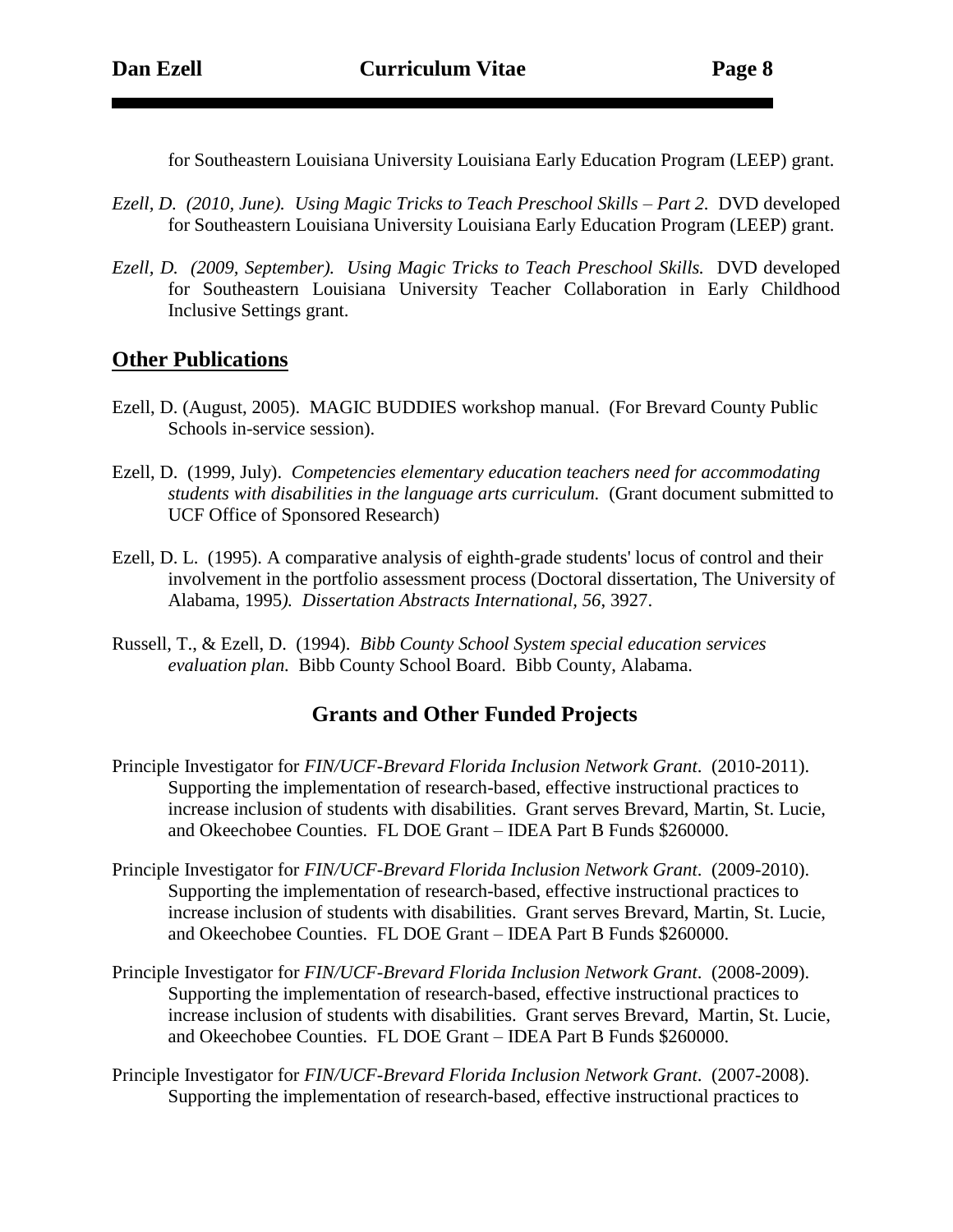increase inclusion of students with disabilities. Grant serves Brevard, Martin, St. Lucie, and Okeechobee Counties. FL DOE Grant – IDEA Part B Funds \$260000.

- Principle Investigator for *FIN/UCF-Brevard Florida Inclusion Network Grant*. (2006-2007). Supporting the implementation of research-based, effective instructional practices to increase inclusion of students with disabilities. Grant serves Brevard, Martin, St. Lucie, and Okeechobee Counties. FL DOE Grant – IDEA Part B Funds \$260000.
- Principle Investigator for *FIN/UCF-Brevard Florida Inclusion Network Grant*. (2005-2006). Supporting the implementation of research-based, effective instructional practices to increase inclusion of students with disabilities. Grant serves Brevard, Martin, St. Lucie, and Okeechobee Counties. FL DOE Grant – IDEA Part B Funds \$260000.
- Principle Investigator for *FIN/UCF-Brevard Florida Inclusion Network Grant*. (2004-2005). Supporting the implementation of research-based, effective instructional practices to increase inclusion of students with disabilities. Grant serves Brevard, Martin, St. Lucie, and Okeechobee Counties. FL DOE Grant – IDEA Part B Funds \$275000.
- Principle Investigator for *Project MAGIC BUDDIES.* Toni Jennings Exceptional Education Institute Grant. \$6000.
- Principle Investigator for *FIN/UCF-Brevard Florida Inclusion Network Grant*. (2002-2004). Supporting the implementation of research-based, effective instructional practices to increase inclusion of students with disabilities. Grant serves Brevard, Martin, St. Lucie, and Okeechobee Counties. FL DOE Grant – IDEA Part B Funds \$275000.
- Principle Investigator for *Universal Access Station.* (2002-2003). Toni Jennings Exceptional Education Institute Grant. \$4584.
- Co-Principle Investigator for *FYI – First Year In.* Partnership with Brevard County School Board to provide support for first year exceptional education teachers who graduated from UCF-Brevard in Ex. Ed. Program (2002-2003). Toni Jennings Exceptional Education Institute Grant. \$3000.
- Co-Principle Investigator for *STEP: Strengthening Ties in the Community with Electronic Portfolios.* Working with Enterprise Elementary (PDS School) to develop electronic portfolios for teachers and their students. (2000-2001). Toni Jennings Exceptional Education Institute Grant. \$2860.
- Principle Investigator for *Accommodating Students with Disabilities in the Language Arts Curriculum.* Worked with Dr. Williams, Dr. Klein, and elementary/exceptional education majors to identify ways to accommodate students with disabilities in Language Arts Curriculum. University of Central Florida Office of the Vice President for Research and Graduate Studies. In-House Grant. \$6,888.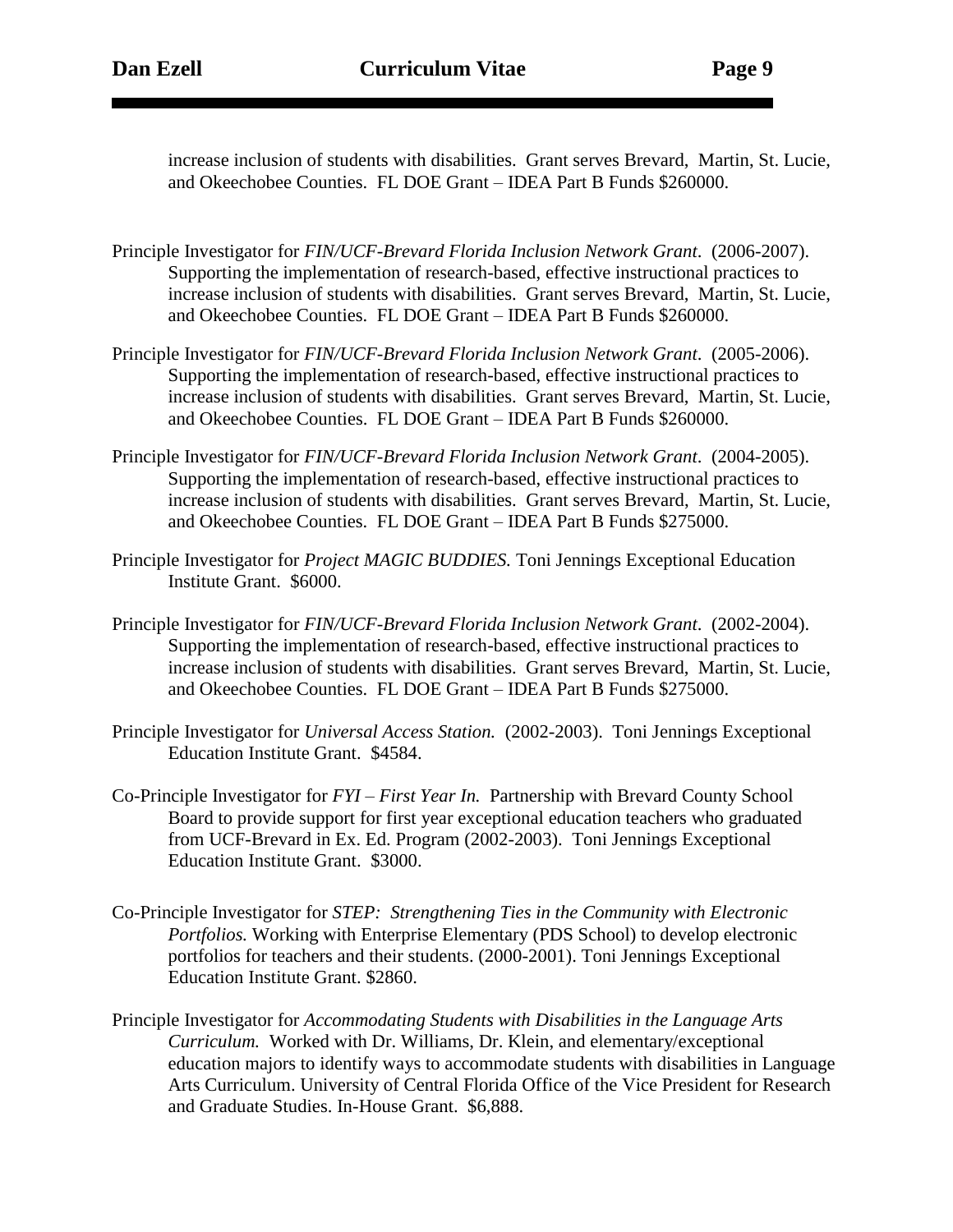Principle Investigator for *Distributed Learning Grant, Web Based Course: EEX 5051*. To develop a totally web-based course for the university. \$8000.

### **Papers Presented at Professional Conferences (Peer Reviewed)**

#### **International Conferences**

- Klein-Ezell, C., Ezell, D., SCEC #796, & SCEC #1050. (2013, April). *Make-and-Take: Addressing the Issues of Bullying – One Balloon Animal at a Time.* International Council for Exceptional Children Conference. San Antonio.
- Klein-Ezell, C., Ezell, D., SCEC #796, & SCEC #1050. (2012, April). *Make-and-Take: Creating Entertaining Anti-Bullying Lessons Using Balloon Art.* International Council for Exceptional Children Conference. Denver.
- Klein-Ezell, C., Ezell, D., SCEC #1050, & SCEC #796. (2009, April)*. Make and Take Session: Creative Activities for Building Character of Individuals with Developmental Disabilities*  International Council for Exceptional Children Conference. Seattle.
- Klein-Ezell, C., Ezell, D., Ezell-Powell, S., & Stanley, S. (2008, October). *Character Education using Stories, Puppets, Magic, and Balloon Art.* International Conference on Cognitive Disabilities/Mental Retardation, Autism, & Other Developmental Disabilities. San Diego.
- Ezell, D., Klein, C.E., Ezell-Powell S., & Stanley, S. (2008, April)*. Building Character of Individuals With Developmental Disabilities Through Stories, Puppets, Magic, and Balloon Art: A Make and Take Session.* International Council for Exceptional Children Conference. Boston.
- Verry-Sidoran, L., Ezell, D., & Samblis, K. (2008, April). *Using Differentiated Instruction for Positive Changes in Preservice Teachers' Attitudes.* International Council for Exceptional Conference. Boston.
- Klein-Ezell, C. E., Ezell, D., Williamson, V., Freeman, J., Eazsol, J., Kasica, J., McMahon, S., Wagner, K., & Gross, E. (2006, April). *Developing a Black Light Learning Environment to help Children with Developmental and Cognitive Disabilities to Stop! Look! Listen!: A Make and Take Session.* International Conference of the Council for Exceptional Children. Salt Lake City, UT.
- Fuller, D., Klein-Ezell, C.E., & Ezell, D. (2006, April). *Exploring the Dimensions of Diversity.* International Conference of the Council for Exceptional Children. Salt Lake City, UT.

Ezell, D., & Klein-Ezell, C. E. (2006, April). *M.A.G.I.C. B.U.D.D.I.E.S. (Motivating Activities*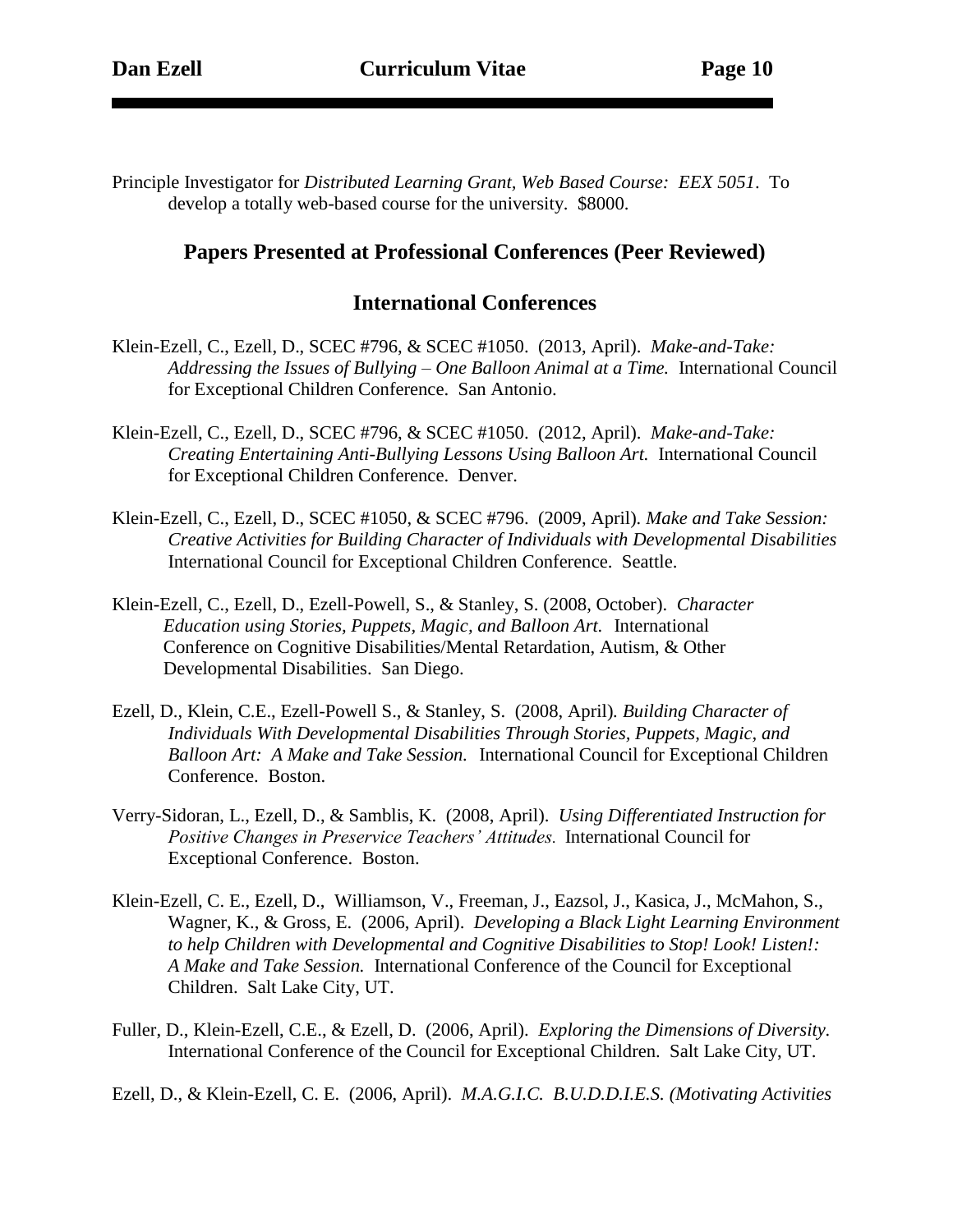*Geared toward Instilling Confidence…Building Upon Differences for the Dynamic Inclusion of Exceptional Students).* International Conference of the Council for Exceptional Children. Salt Lake City, UT**.** 

- Ezell, D., Klein-Ezell, C.E., Morrell, K., Sammon, J., Albrecht, J., Ramsey, D., Campbell, D., McKenzie, R. (2005, April). *Make and Take Magic and Black Light Theater Activities: An Ultraviolet Experience.* International Conference of the Council for Exceptional Children. Baltimore, MD.
- Ezell, D., Klein-Ezell, C., Cerve, C., Hansen, J., McCormack, T., & Triolo, C. (2004, April). *Make & Take Magic Tricks – Part II: Enhancing Students with Developmental Disabilities Self-Esteem & Motor Skills*. International Conference of the Council for Exceptional Children. New Orleans, LA. (Presented with UCF undergraduate students).
- Carper, K., Verry-Sidoran, L., Ezell, D., & Klein-Ezell, C. (2004, April). *Project LIFE: Lifelong Inclusion for Everyone*. International Conference of the Council for Exceptional Children. New Orleans, LA. (Presented with UCF doctoral student).
- Ezell, D., Klein, C., Spaulding, C., Roth, R.A., Decker, T., Murphy, T., Golden, J., Lanza, L., & Meints, L. (2003, April). *Make and take magic tricks: Enhancing students with developmental disabilities self-esteem and motor skills.* International Conference of the Council for Exceptional Children. Seattle, WA.
- Carpenter, L., Smith, L., Beard, L. A., Ezell, D., K, & Klein, C. (2003, April). *Course delivery: Does setting affect pre-service teachers' attitudes toward inclusion?* International Conference of the Council for Exceptional Children. Seattle, WA.
- Ezell, D., & Klein, C. E. (2003, February). *MAGIC WORKS: Motivating activities geared to*  instilling confidence-Wonderful opportunities to raise kids' self-esteem. International Conference on Cognitive Disabilities/Mental Retardation, Autism, and Related Disabilities. Poipu, Kauai, HI.
- Thompson, J.R., & Ezell, D. (2003, February). *Naming, defining, and classifying the condition (formerly?) known as mental retardation.* Paper presented at 8<sup>th</sup> International Conference on Cognitive Disabilities/Mental Retardation, Autism, and Related Disabilities. The Council for Exceptional Children Division on Developmental Disabilities Conference. Poipu, Kauai, Hawaii.
- Ezell, D., Klein, C., Kolmel, L., Romans, B., Trasport, K. & Schaller, R., (2002, April). *Using interactive file folder games for students with mental retardation and developmental disabilities*. International Conference of the Council for Exceptional Children. New York City, NY.
- Ezell, D., & Lee, T. (2002, March). *Choices: A key ingredient for true collaboration.* Paper presented at 2002 Professional Development Schools National Conference. Orlando, FL.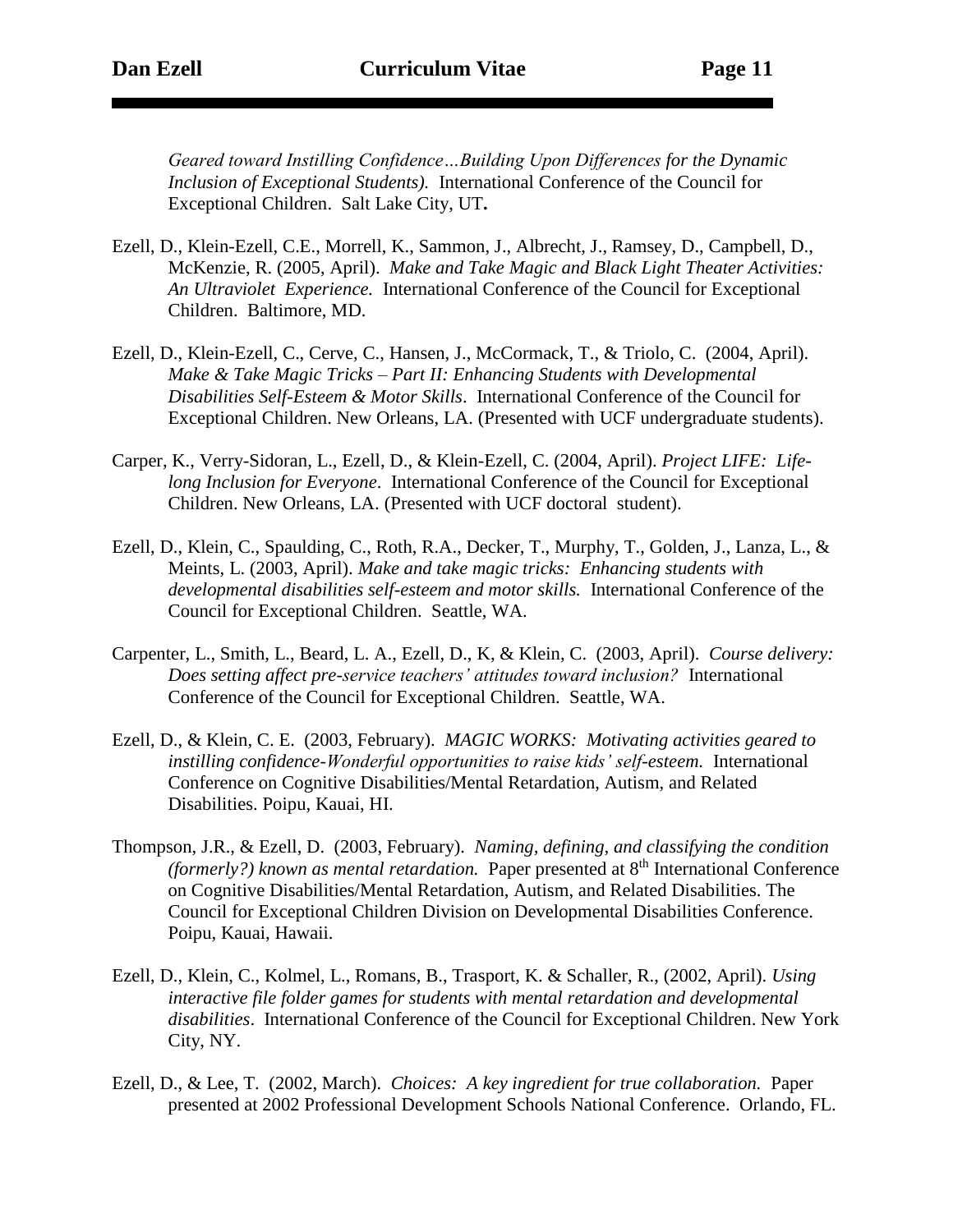- Klein, C., Ezell, D., Koeltzow, T., Bedford, D., Suomi, R., Rist, B., Snyder, J., & Vance, B. (2001, April). *Assistive technology on a shoestring: Inexpensive make-it and take-it adaptive classroom devices*. International Conference of the Council for Exceptional Children. Kansas City, MO.
- Ezell, D., & Lee, T. (2001, January).*Creating shared visions through the Holmes Partnership Model.* Paper presented at The Holmes Partnership 5<sup>th</sup> Annual National Conference. Albuquerque, New Mexico.
- Ezell, D., Aeschliman, S., Graham, L., Padora, J., Perner, D., & Umbarger, G. (2000, April). *Calling all unit officers and members/students: Preparing CEC's next generation of leaders.* Paper presented at Council for Exceptional Children National Conference. Vancouver, Canada.
- Ezell, D., & Walker-Knight, D. (2000, January). *Experiences in a PDS site that fosters inclusion.* Table top presentation made at 4<sup>th</sup> Annual Holmes Partnership National Conference. Cincinnati, OH.
- Ezell, D., Baird, B., Lavooy, M., & Lamme-Merrit, S. (1999, May). *Out of the box and into the bag.* Paper presented at the Eighth Annual Campus Compact National Center for Community Colleges Conference. Scottsdale, AZ.
- Ezell, D., & Klein, C.E. (1999, April). *Accommodating students with disabilities in the language arts curriculum***.** International Conference of the Council for Exceptional Children. Charlotte, NC.
- Ezell, D., & Klein, C.E. (1999, February). *Empowering students with mental retardation through portfolio assessment: A tool for fostering self-advocacy and self-regulatory behaviors.* International Conference on Mental Retardation and Other Developmental Disabilities. Maui, HI.
- Pankaskie, S., & Ezell, D. (1998, November). *Meeting critical teacher shortage needs in special education through distance learning.* Paper presented at International WebNet Conference '98. Orlando, FL.
- Ezell, D., & Klein, C. E. (October, 1998). *Guiding educational diagnosticians in assessing the transitional needs of students with disabilities through the use of portfolio assessment.*  International Topical Conference of the Council for Educational Diagnostic Services (CEDS). Las Vegas, NV.
- Ezell, D., & Pankaskie, S. (1998, October). *Netway to exceptional education: High tech/high touch.* Paper presented at International Educomm '98 Conference. Orlando, FL.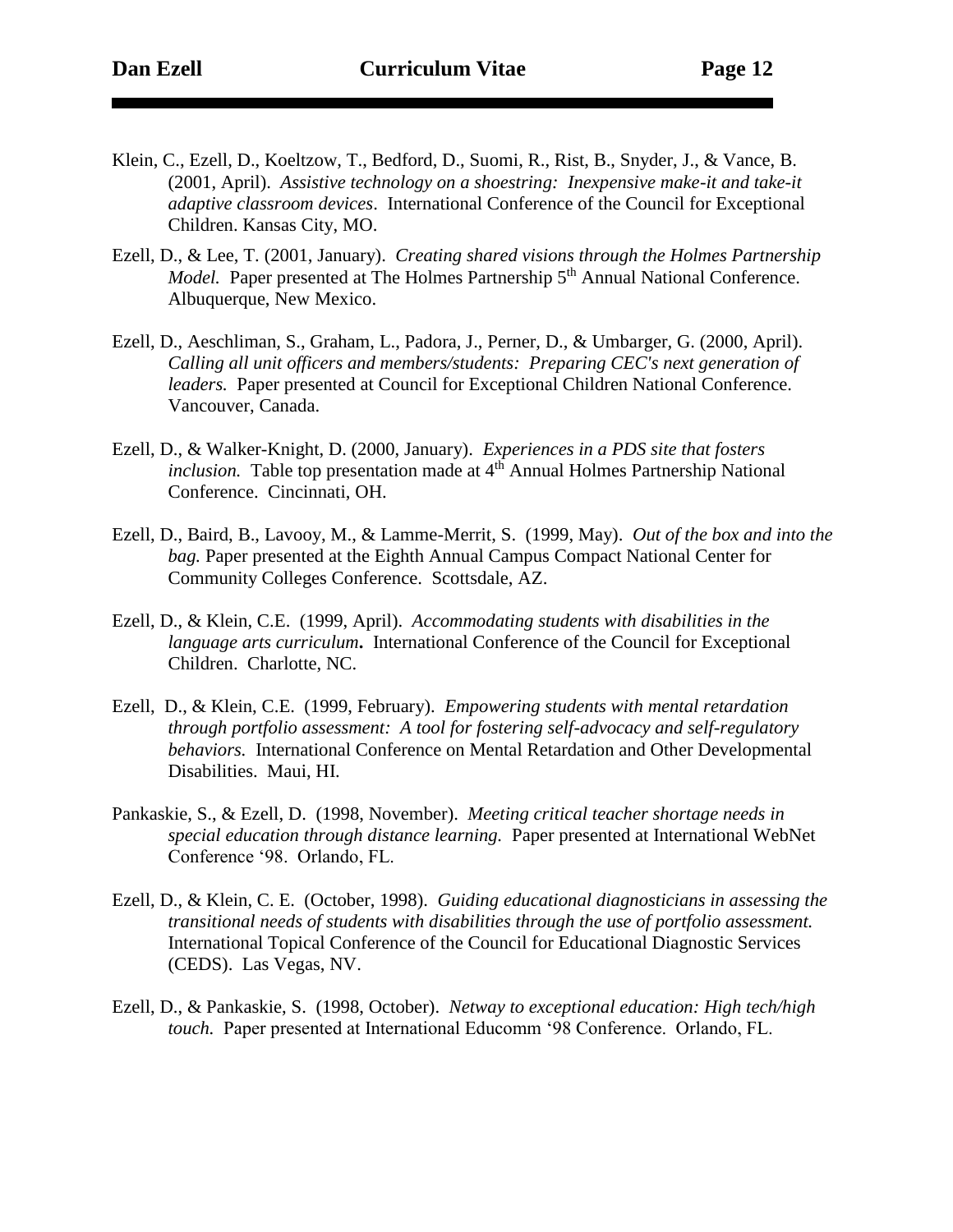- Ezell, D., & Klein, C.E. (1998, April). *Meeting specific needs of students with mental retardation through portfolio assessment*. International Conference of the Council for Exceptional Children. Minneapolis, MN.
- Klein, C.E., & Ezell, D. (1998, April). *Using portfolio assessment at the university level: Practicing what you teach - Part II*. International Conference of the Council for Exceptional Children. Minneapolis, MN.
- Klein, C.E., & Ezell, D. (1997, April). *Practice what you teach: Using portfolio assessment at the university level*. International Conference of the Council for Exceptional Children. Salt Lake City, UT.
- Ezell, D., Klein, C.E., Carpenter, L. B., & Powell, S. (1996, October) *Transitioning services through portfolios.* International Conference on Mental Retardation and Developmental Disabilities. Austin, TX.
- Russell, T., Ezell, D., Ezell-Powell, S., & Carpenter, L. (1996, April). *Portfolio assessment and whole language: Keys to successful transition.* Paper presented at the Council for Exceptional Children National Conference. Orlando, FL.
- Ezell, D. (1995, November). *Portfolios that inform educational diagnosticians: How to shape and interpret them in performance assessment.* Paper presented at the Council for Educational Diagnostic Services (CEDS), International Topical Conference. New Orleans, LA.

### **National Conferences**

- Klein-Ezell, C., & Ezell, D. (2016). Addressing the Issue of Bullying Improving Student Outcomes in Rural and Urban Schools. *2016 American Council on Rural Special Education (ACRES) National Conference.* Las. Vegas.
- Klein-Ezell, C., & Ezell, D. (March 20, 2015). *Say "NO!" to Bullying:* One *Balloon at a Time. 2015 American Council on Rural Special Education (ACRES) National Conference.*  New Orleans.
- Ezell, D., & Klein-Ezell, C. (2014). *Just Say "NO!" to Bullying: Using Balloon Art to Spread the Message.* 2014 Professional Development Schools National Conference, Las Vegas, NV
- Ezell, D., & Klein-Ezell, C. (2013, February). *A New "Twist" to Anti-Bullying Lessons at PDS: Twisting Balloons to Convey the Message*. 2013 Professional Development Schools National Conference, New Orleans.
- Ezell, D., & Klein-Ezell, C. (2012, March). *Creating community service opportunities on antibullying in PDS sites: One balloon animal at a time.* 2012 Professional Development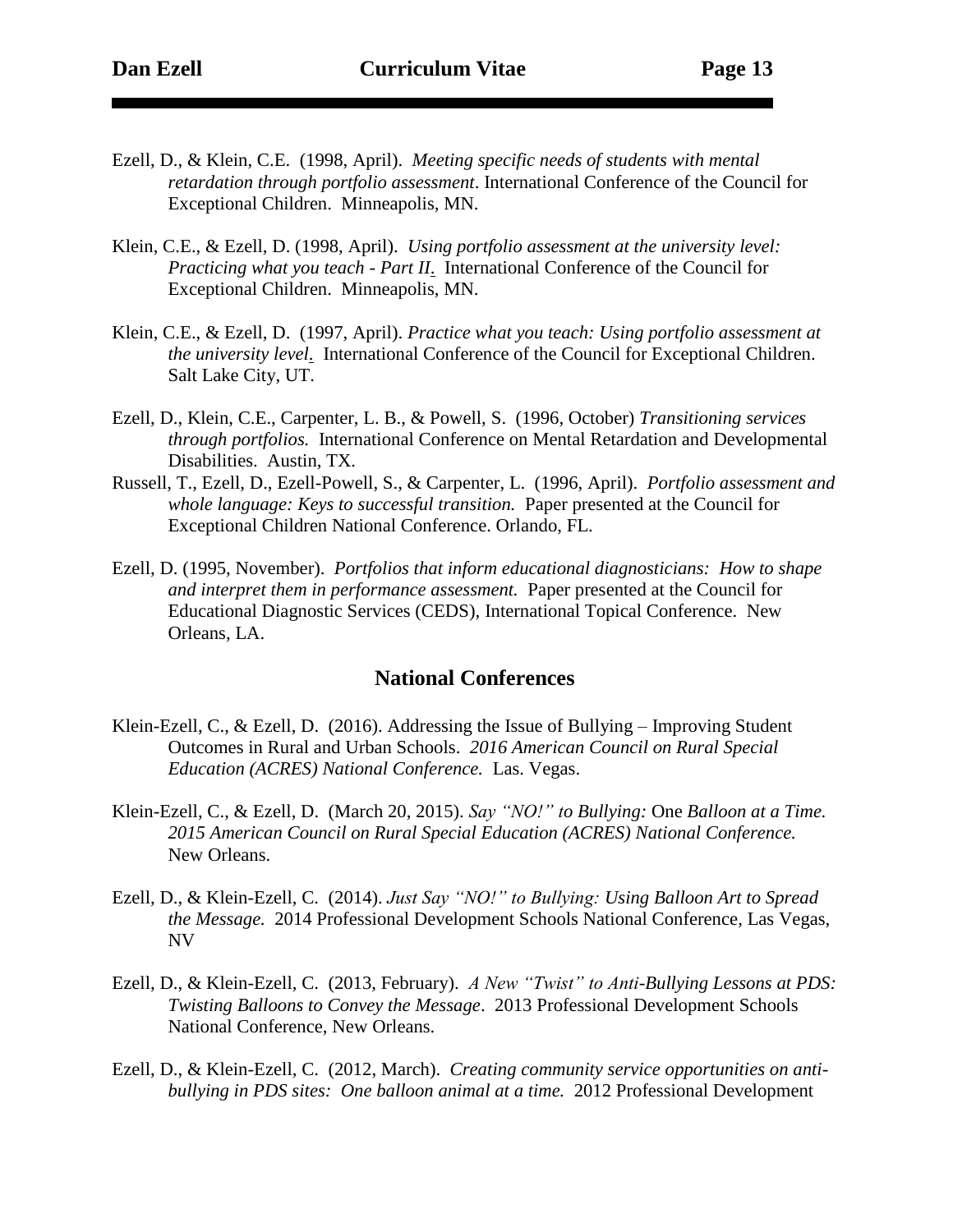Schools National Conference. *Las Vegas, NV*

- Ezell, D., Klein-Ezell, C., & Smith, D. (2007, March). *Learning communities*: *Working together for the success of ALL students.* 2007 Professional Development Schools National Conference. Las Vegas, NV
- Stanley, S., Ezell-Powell, S., Ezell, D., & Klein-Ezell, C.E. (2004, October). *Lights! Camera! Action! Using magic tricks with students with developmental delays and cognitive disabilities.* Council for Exceptional Children Division on Developmental Disabilities National Conference. Las Vegas, NV.
- Klein-Ezell, C.E., Ezell, D., & Verry-Sidoran, L. (2004, October). *Project R.I.S.E.: Real inclusion for students with exceptionalities.* Council for Exceptional Children Division on Developmental Disabilities National Conference. Las Vegas, NV.
- Klein-Ezell, C., Ezell, D., Verry-Sidoran, L., Lee, T., Roth, R.A., Roddenberry, C., Shannon, P. (2004, March). *Project R.I.S.E.: Real inclusion for students with exceptionalities.*  Professional Development Schools National Conference. Orlando, FL.

#### **State Conferences**

- Invited Speaker: Ezell, D. (2016, January 25, 2016). *Magic builds social competence*. LA-CEC 2016 SuperConference, Lafayette, LA. (Invited Speaker – State Conference)
- Invited Speaker: Ezell, D. (2016, January 26, 2016). *Magic builds character: An anti- antibullying program* LA-CEC 2016 SuperConference, Lafayette, LA. (Invited Speaker – State Conference)
- Invited Speaker: Ezell, D. (2015, January 26, 2015). *Don't Listen to the "Knots" - Creating Positive Magical Experiences.* LA-CEC 2015 SuperConference, Lafayette, LA. (Invited Speaker – State Conference)
- Ezell, D. (2014, October). *Twisting Balloons for Meaningful Anti-Bullying Messages*. FL-CEC 2014 Conference, Orlando, FL.
- Invited Speaker: Ezell, D. (2014, January 27). *Making Magical Connections with Positive Behavioral Interventions and Supports (PBIS).* LA-CEC 2014 SuperConference, Lafayette, LA
- Klein-Ezell, C., Ezell, D., & SCEC #796 Members. (2013, January 28). *Creating hands-on activities: Anti-bullying lessons using balloon art (The Bee Bully).* LA-CEC 2013 SuperConference, Lafayette, LA.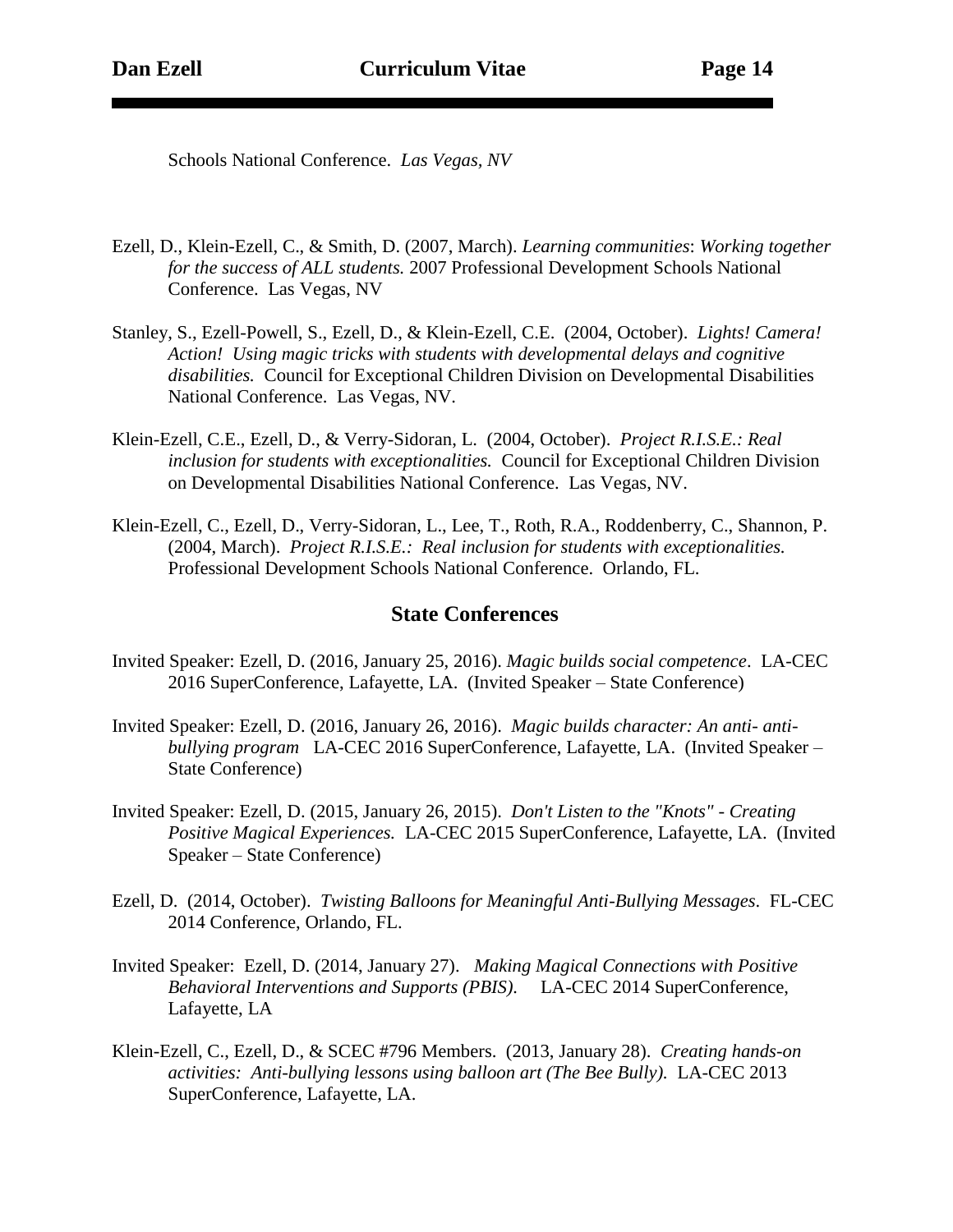- Klein-Ezell, C., Ezell, D., & SCEC #796 Members. (2012, January 30). *Make and take: Antibullying lessons using balloon art (Nora the Nonapus).* LA-CEC 2012 SuperConference, Lafayette, LA.
- Klein-Ezell, C., Ezell, D., & SCEC #796 Members. (2011, January 24). *Billy Bully "Make and take": Anti-bullying ideas using stories and balloon art.* Make and Take Demonstration Session. LA-CEC 2011 SuperConference, Lafayette, LA.
- Klein-Ezell, C., Ezell, D., & SCEC #796 Members. (2010, January 26). *Nora the Nonapus: "Make and take" character education using stories and balloon art.* Make and Take demonstration session. LA-CEC 2010 SuperConference, Lafayette, LA.
- Ezell, D., Klein-Ezell, C.E., Ezell-Powell, S., Stanley, S., & #1050 SCEC Members. (2008, October). *Make and take Session: Character education using stories, puppets, magic and balloon art.* Florida Council for Exceptional Children Conference. Sarasota.
- Klein-Ezell, C.E., Ezell, D., Williamson, V., Freeman, J., Eazsol, J., Kasica, J., Zimpfer, J., McMahon, S., Vona, M., Dixson, M., Patch, K., Bula, S., & Gross, B. (2005, October). *Attention, please! Using a black light environment to help sustain student attention.* Florida Council for Exceptional Children Conference. Cocoa Beach, FL.
- Ezell, D., Klein-Ezell, C.E., Morrell, K., Tucker, T., Patch, K., Sammon, J. McKenzie, R., Albrecht, J., Ramsey, D., Campbell, D., Smith, S. (2004, October). *Magic and black light theater instruction: A make and take experience*. Florida Council for Exceptional Children Conference. Jacksonville, FL
- Ezell, D., Klein-Ezell, C., Cerve, C., Hansen, J., Harrilal, K., Hayes, J., McCormack, T., Richards, C., & Triolo, C. (2003, October). *Make & take magic tricks: Enhancing students with developmental disabilities self-esteem and motor skills*. Florida Federation of Council for Exceptional Children. Orlando, FL.
- Ezell, D., Klein, C., Spaulding, C., Roth, R.A., Decker, T., Murphy, T., Golden, J., Lanza, L., & Meints, L. (2003, March). *Make and take magic tricks for students with cognitive disabilities.* Florida Division on Developmental Disabilities Conference. Orlando, FL.
- Ezell, D., Klein, C., Cerve, C., Hansen, J., Harrilal, K., Hayes, J., McCormack, T., Richards, C., & Triolo, C. (2003, March). *Make and take magic tricks for students with cognitive disabilities.* Florida Division on Developmental Disabilities Conference. Orlando, FL.
- Ezell, D., & Klein, C.E. (2003, February). *M.A.G.I.C. W.O.R.K.S: Motivating activities geared to instilling confidence---Wonderful opportunities to raise kid's self-esteem.* Pacific Rim Conference. Waikiki, HI.

Thompson, J.R., & Ezell, D. (2003, February). *Naming, defining, and classifying the condition*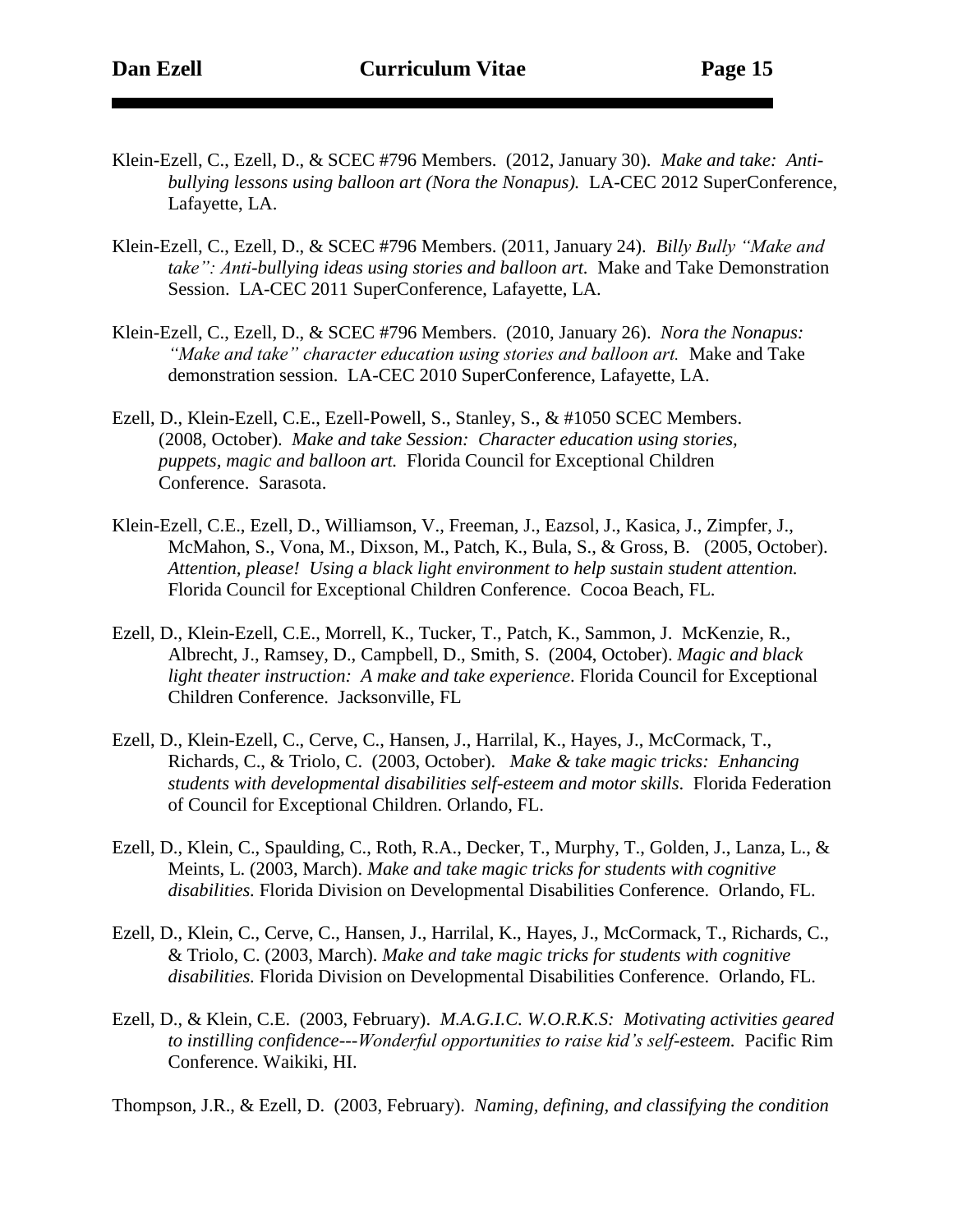*(formerly?) known as mental retardation.* Roundtable discussion session presented at 2003 Pacific Rim Conference. Waikiki, Hawaii.

- Ezell, D., Klein, C., Roth, R.A., Spaulding, C., Lanza, L., Golden, J., Decker, T., Murphy, T., & Meints, L. (2002, October). *Learning strategies through S.K.I.T.S. (Strategic Kid Inclusion Techniques for Schools).* Florida Council for Exceptional Children Conference. St. Petersburg, FL.
- Ezell, D., Klein, C.,E., Stewart, S., Jennings, E., Kolmel, L., Romans, B., Trasport, K., & Schaller, R. (2002, March). *Using interactive file folder games for students with mental retardation and developmental disabilities*. Florida MRDD Annual Drive-In Conference. Orlando, FL.
- Ezell, D., & Klein, C.E. (2000, February). *Using skits to teach learning strategies in an Inclusive setting.* Alabama Federation Council for Exceptional Children. Tuscaloosa, AL.
- Ezell, D., & Klein, C. E., & Aeschliman, S. (1999, October). *Learning strategies through S.K.I.T.S. (Strategic Kid Inclusion Techniques for Schools)*. Florida Federation Council for Exceptional Children. Orlando, FL.
- Ezell, D., Klein, C. E., & Lee, T. (1999, October).*Creating shared visions through the Holmes Partnership Model.* Florida Federation Council for Exceptional Children. Orlando, FL.
- Ezell, D., Brooks, B., & Azcueta, G. (1999, October). *Kindergarten writing centers.* Workshop presented at Florida Federation Council for Exceptional Children. Orlando, FL. (Presented with UCF undergraduate students).
- Ezell, D., & Klein, C.E. (1999, February). *Empowering students with mental retardation through portfolio assessment: A tool for fostering self-advocacy and self-regulatory behaviors.*Pacific Rim Conference on Disabilities. Honolulu, HI.
- Ezell, D., Klein, C.E., & Aeschliman, S. (1999, February). *Accommodating students with disabilities in the language arts curriculum: What elementary teachers need to know.*  Alabama Federation Council for Exceptional Children Conference. Auburn, AL
- Morgan, C., Ezell, D., & Ezell-Powell, S. (1999, February). *Student attitudes regarding distance learning course delivery.* Paper presented at Alabama Federation Council for Exceptional Children Conference. Auburn, AL. (Presented with UCF graduate student).
- Ezell, D., & Klein, C.E. (1997, October). *Providing transition services through portfolios for students with mental retardation*. Florida Federation Council for Exceptional Children Conference. Orlando, FL.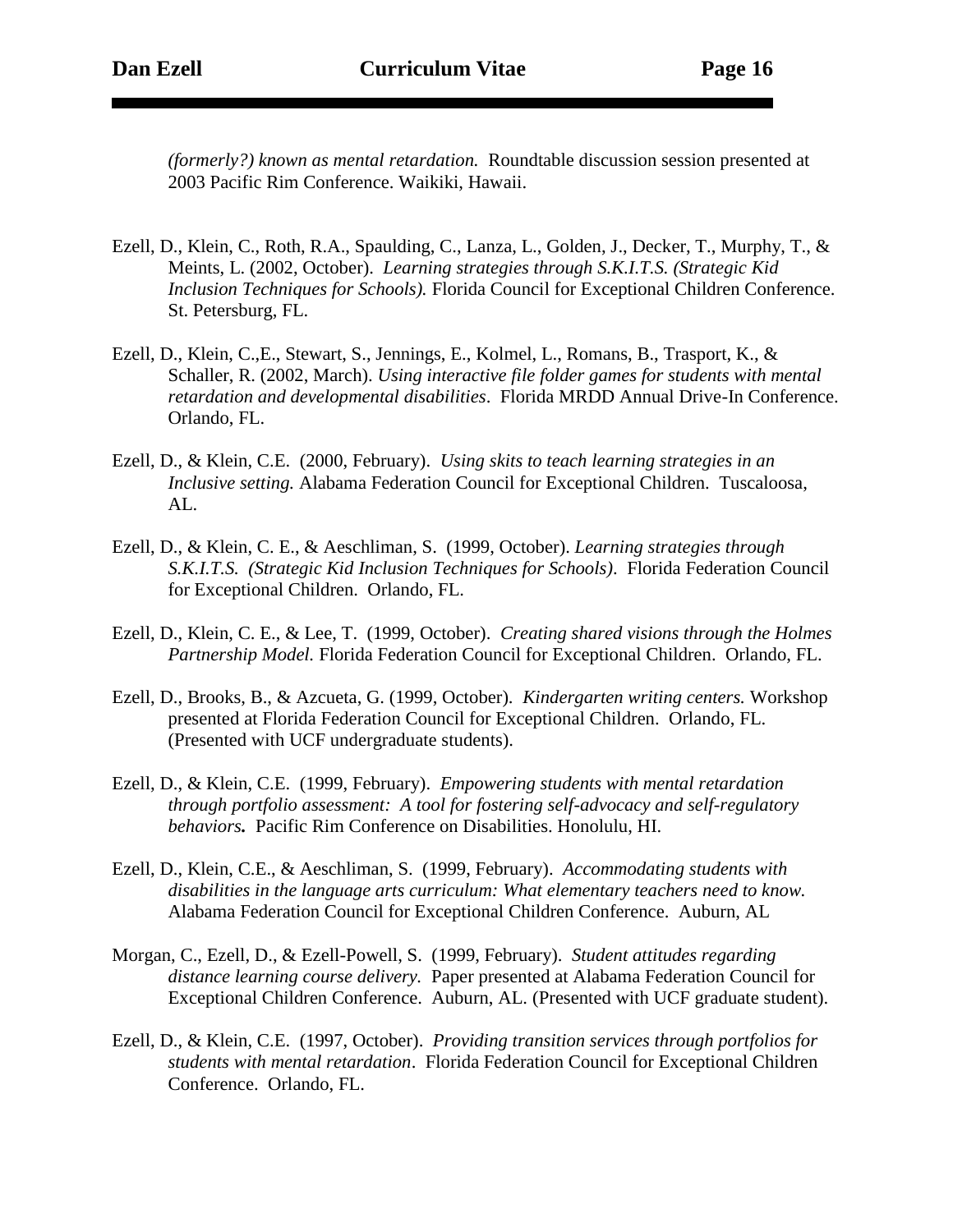- Klein, C.E., & Ezell, D. (1997, March). *Using portfolios for providing transitional services for students with mental disabilities*. Louisiana Super Conference on Special Education: Celebrating differences: Learning from each other. Baton Rouge.
- Ezell, D., & Burrows, B. (1997, February). *Meeting the needs of students with physical disabilities.* Paper presented at the Alabama Federation Council for Exceptional Children Super Conference. Montgomery, AL. (Presented with University of Alabama undergraduate student).
- Russell, T., Ezell, D., Ezell-Powell, S., & Carpenter, L. (1996, January). *Portfolio assessment and whole language: Keys to successful transition.* Paper presented at Alabama Federation Council for Exceptional Children Super Conference Mobile, AL.
- Yates, C., Klein, C. E., & Ezell, D. L. (1995, March). *Interdisciplinary assistive technology training modules.* Florida Assistive Technology Impact Conference/Technology and Media Division Conference. Orlando, FL.
- Ezell, D. L., & Klein, C. E. (1995, February). *Reading by the colors: Scotopic Sensitivity Syndrome*. Alabama Council for Exceptional Children Super Conference. Tuscaloosa, AL.
- Russell, T., Ezell, D., Ezell-Powell, S., & Carpenter, L.B. (1995, February). *AAMR definition and its implications on classroom teachers and special education practices.*Paper presented at Alabama Federation Council for Exceptional Children Super Conference in Tuscaloosa, AL.
- Klein, C. E., & Ezell, D. L. (1994, November). *Scotopic Sensitivity Syndrome - What it is all about.* Mississippi Council for Exceptional Children Conference. Jackson, MS.

### **Local Conferences**

Klein, C. E., & Ezell, D. (1995, June). *Portfolio assessment - Will it work for students with disabilities?* Mississippi Performance-Based Assessment Conference. Hattiesburg, MS.

## **KEYNOTE, WORKSHOPS, INSTITUTES, AND SEMINARS/IN-SERVICES**

### **Keynote Speaker/Invited**

Invited Speaker: Ezell, D. (2015, January 27, 2015). *Just say "NO!" to bullying - One Balloon Animal at a Time*. LA-CEC 2015 SuperConference, Lafayette, LA. (Invited Speaker – State Conference)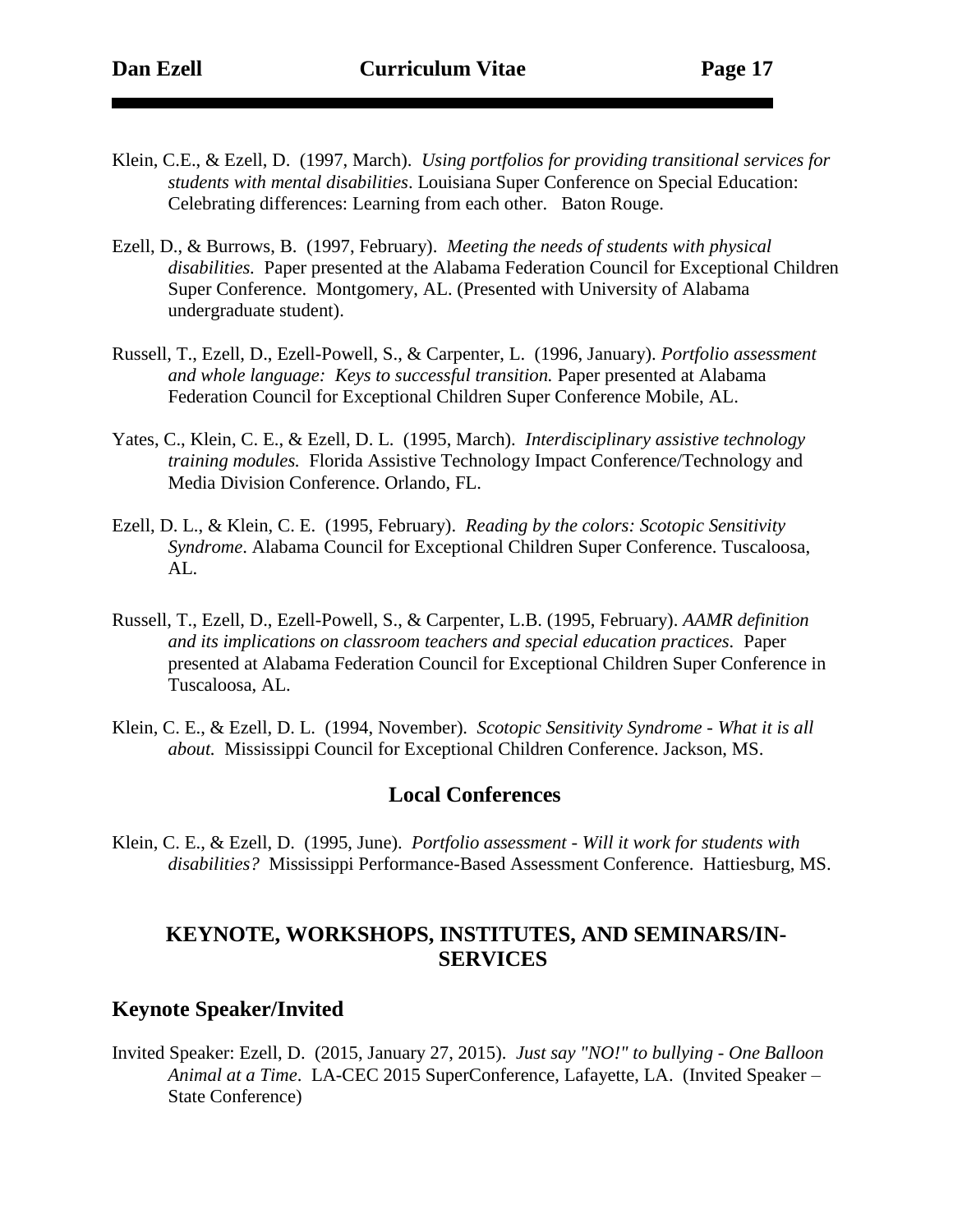- Invited Speaker: Ezell, D. (2015, January 26, 2015). *Don't Listen to the "Knots" - Creating Positive Magical Experiences.* LA-CEC 2015 SuperConference, Lafayette, LA. (Invited Speaker – State Conference)
- Ezell, D. (2014, January 27). *Making magical connections with Positive Behavioral Interventions and Supports (PBIS).* Invited Speaker for a 2-hour session. LA-CEC 2014. SuperConference, Lafayette, LA.
- Ezell, D. (2013, December 6). *Teachers make dreams come true.* Keynote Speaker. Brevard Future Educators 13th Annual Conference, Melbourne, FL.
- Ezell, D. (2013, January 29). *Magical positive social experience for inclusive environments.* Invited Speaker for a 2-hour session. LA-CEC 2013. SuperConference, Lafayette, LA.
- Ezell, D. (2012, January 31). *Using magic tricks to create positive social experiences for students with disabilities*. Invited Speaker for a 2-hour session. LA-CEC 2012 SuperConference, Lafayette, LA.
- Ezell, D. (2011, January 24). *The magic of inclusion.* Invited Speaker for a 2-hour session. LA-CEC 2011 SuperConference, Lafayette, LA.
- Ezell, D. (2010, January 25). *The magic of inclusion: Using entertainment to enhance social interactions.* Invited Speaker for a 2-hour session. LA-CEC 2010 SuperConference, Lafayette, LA.
- Ezell, D. (2004, July 20). Invited Keynote Speaker. *The magic of inclusion*. Florida Inclusion Network (FIN) Summer Institute: Building Inclusive Schools.

#### **Workshops**

- Ezell, D. (2016, January). *The magic of inclusion: Using magic to enhance inclusive practices.* Pre-service workshop for Southeastern Louisiana University – SPED 442 Professional Development. Department of Teaching and Learning. Hammond, LA.
- Ezell, D. (2015, October). *The magic of inclusion: Using magic to enhance inclusive practices.* Pre-service workshop for Southeastern Louisiana University – SPED 495 Professional Development. Department of Teaching and Learning. Hammond, LA.
- Ezell, D. (2015, June). *The magic of inclusion: The importance of social inclusion of children with disabilities with their non-disabled peers*. In-service workshop for Educator's Summer Institute. Department of Child, Family, & Community Sciences. Orlando, Fl.
- Ezell, D. (2015, March). *The magic of inclusion: Using magic to enhance inclusive practices.*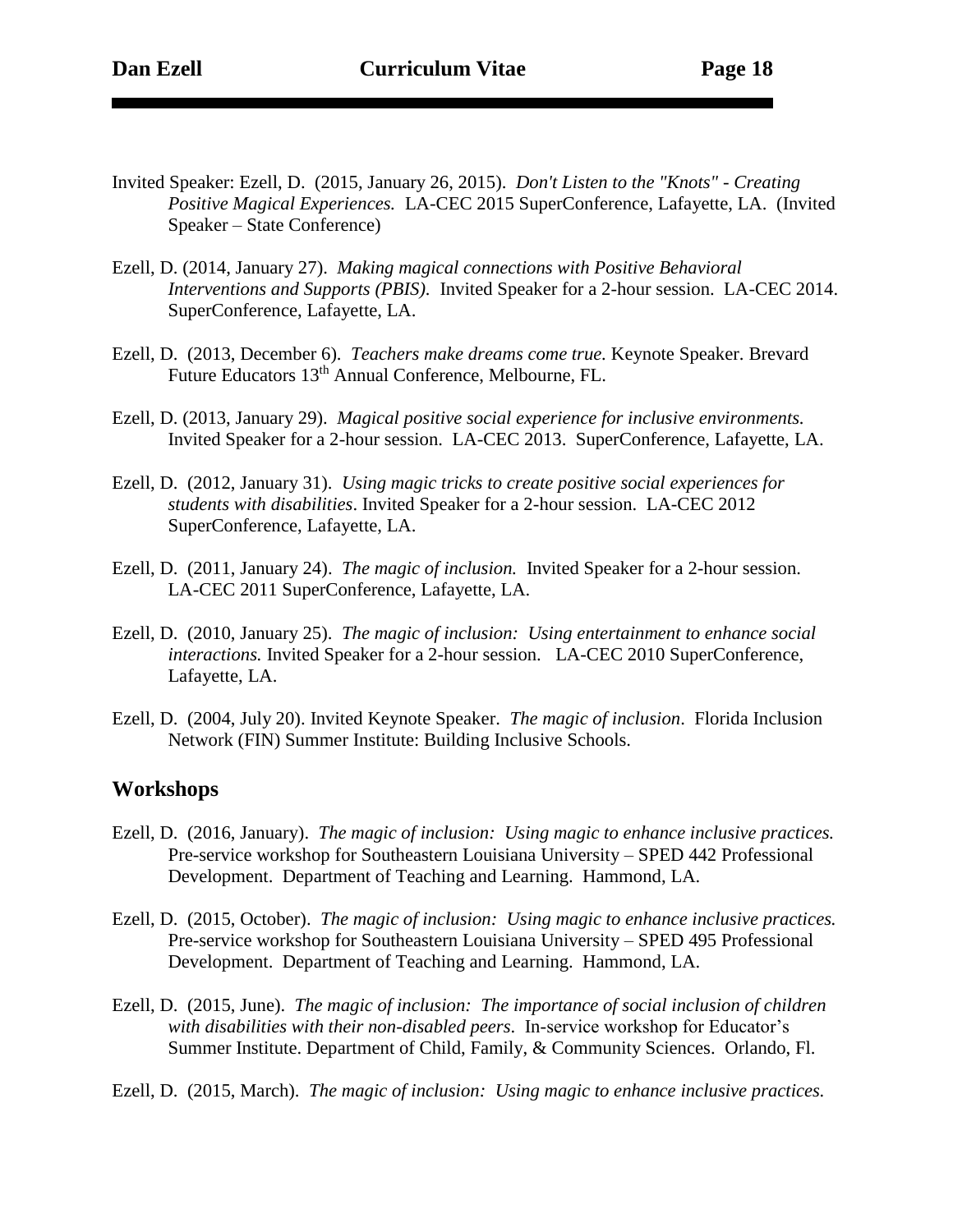Pre-service workshop for Southeastern Louisiana University. Department of Teaching and Learning. Hammond, LA.

- Ezell, D. (2014, January). *The magic of inclusion: Using magic to enhance inclusive practices.* Pre-service workshop for Southeastern Louisiana University. Department of Teaching and Learning. Hammond, LA.
- Ezell, D. (2013, January). *The magic of inclusion: Using magic to enhance inclusive practices.* Pre-service workshop for Southeastern Louisiana University. Department of Teaching and Learning. Hammond, LA.
- Ezell, D. (2012, January). *The magic of inclusion: Using magic to enhance inclusive practices.* Pre-service workshop for Southeastern Louisiana University. Department of Teaching and Learning. Hammond, LA.
- Ezell, D. (2009, February). *The magic of inclusion*: *Best practices for early childhood*. All day workshop for Southeastern Louisiana University, Teacher Collaboration in Early Childhood Inclusive Settings grant. Hammond, LA.
- Ezell, D., & Qualls, T. (2005, August). M.A.G.I.C. B.U.D.D.I.E.S. Workshop for Brevard County School Board. Satellite Beach, FL.
- Ezell, D., & Klein-Ezell, C.E. (2004, November). *Creating Magical Presentations*. Workshop for Florida Speaker's Bureau. St. Petersburg, FL
- Ezell, D. (2004, March). *Intel® Teach to the Future.* Optional workshop for EEX 4003 and EEX 3243 students. University of Central Florida-Brevard. Cocoa, FL
- Ezell, D. (2003, March). *Intel® Teach to the Future.* Optional workshop for EEX 4003 and EEX 3243 students. University of Central Florida-Brevard.

#### **Institutes**

- Ezell, D. (2014, July). *Early Literacy and Language.* All day workshop for LEEP 2014 Summer Institute. Southeastern Louisiana University. Monroe, LA.
- Ezell, D. (2013, July). *Introduction to early intervention: Developmental domains.* All day workshop for LEEP 2013 Summer Institute. Southeastern Louisiana University. Monroe, LA.
- Ezell, D. (2012, July). *Introduction to early intervention: Developmental domains* All day workshop for LEEP 2012 Summer Institute. Southeastern Louisiana University. Monroe, LA.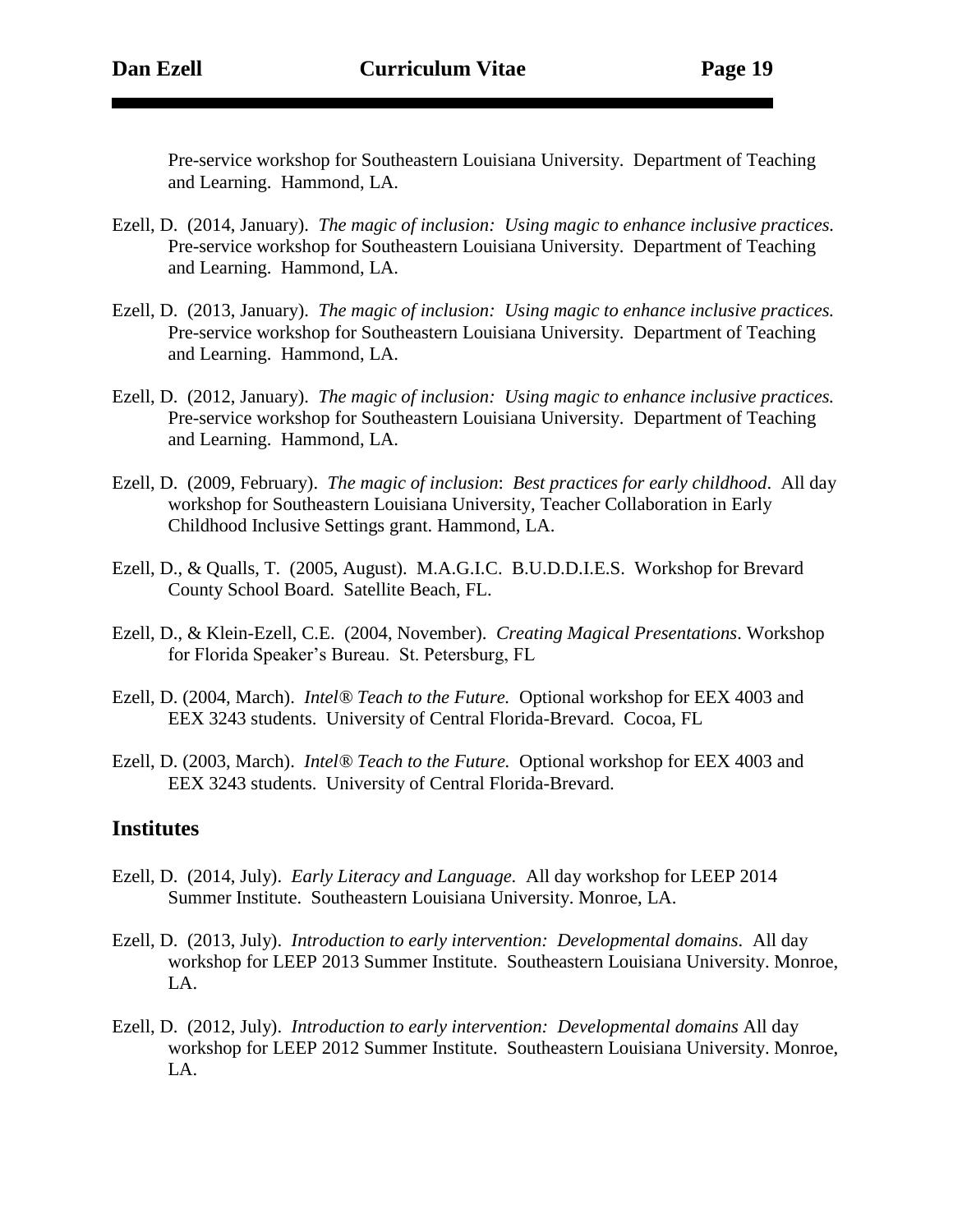- Ezell, D. (2011, July). *Language and literacy development for young children with disabilities: The magic of early literacy.* All day workshop for LEEP 2011 Summer Institute. Southeastern Louisiana University. Monroe, LA.
- Ezell, D. (2010, July). *Introduction to early intervention: Developmental domains*. All day workshop for LEEP 2010 Summer Institute. Southeastern Louisiana University. Monroe, LA.
- Klein-Ezell, C., & Ezell, D. (2005, July). *Instructional program implementation for young children with disabilities.* All day workshop for LEEP 2005 Summer Institute, Southeastern Louisiana University. Shreveport, LA.
- Klein-Ezell, C., & Ezell, D. (2004, June) *The exceptional family.* Workshop for LEEP 2004 Summer Institute, Southeastern Louisiana University, Shreveport, LA.
- Ezell, D. (2003, July). *Assessing adaptive behavior skills of young children with special needs*. Workshop for LEEP 2003 Summer Institute, Southeastern Louisiana University. Hammond, LA
- Ezell, D. (2002, July). *Working with children who have cerebral palsy and other developmental disabilities*. Workshop for LEEP 2002 Summer Institute, Southeastern Louisiana University. Hammond, LA
- Ezell, D. (2001, July). *Collaborating with families of children with disabilities.* Workshop for LEEP 2001 Summer Institute, Southeastern Louisiana University. Hammond, LA

#### **Seminar/In-Service**

Ezell, D., & Klein, C. (2001, February). *Understanding disabilities (+) understanding motivation (=) motivating individuals with disabilities.* In-service for staff of Brevard Achievement Center. Rockledge, FL.

### **TEACHING**

#### **Courses Taught at the University of Central Florida**

#### **Graduate**

EEX 7967 Personnel Preparation –Exceptional Education (Doctoral Course)

EEX 5051 Exceptional Children in the Schools

EEX 6061 Instructional Strategies PK-6

EEX 6065 Instructional Strategies 6-12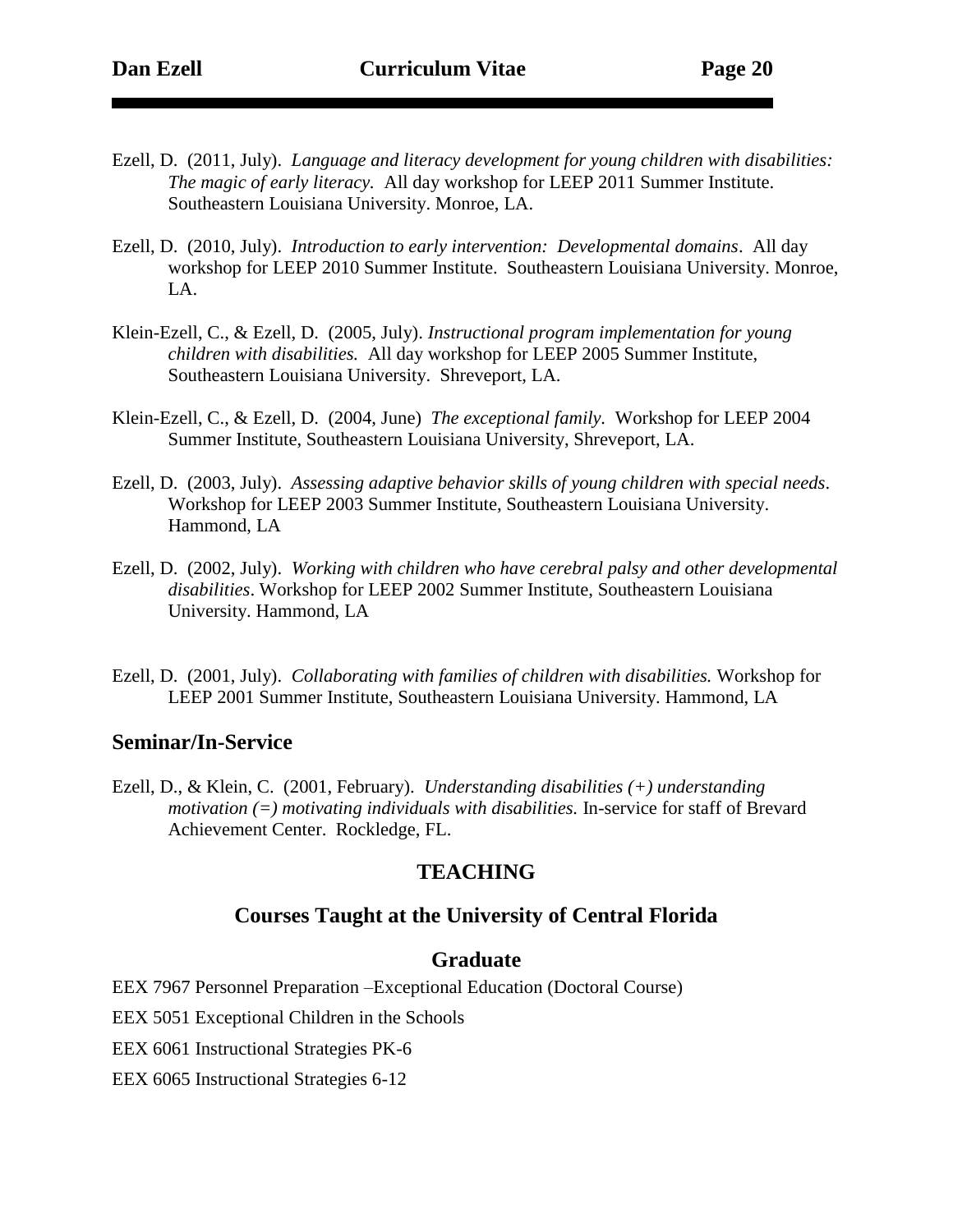EEX 6342 Critical Issues EEX 6946 Graduate Internship

## **Undergraduate**

EEX 4751 Parent Involvement in Education

EEX 3450 Young Children with Special Needs

EEX 3221 Assessment of Exceptional Students

EEX 2010/3010 Introduction to Exceptional Education

EEX 3102 Language Development and Communicative Disorders

EEX 3241 Methods for Academic Skills for Exceptional Students

EEX 3243 Techniques for Exceptional Adolescents-Adults

EDE 3943 Internship I

EEX 4003 Teaching Exceptional Students in the General Education Classroom

EEX 4066 Curriculum & Instructional Strategies for Students with Special Needs

EEX 4601 Introduction to Behavior Management

EDE 4943 Internship II

## **Courses Taught at The University of Alabama**

## **Graduate**

- SPE 500 Graduate Introduction to Special Education & Practicum
- SPE 502 Advanced Behavior Management
- SPE 541 Psychology of Mental Retardation & Practicum
- SPE 542 Graduate Methods in Mental Retardation
- SPE 549 Graduate Internship in Mental Retardation

SPE 609 Practicum in Special Education (Doctoral Course)

SPE 612 Research in Special Education (Doctoral Course)

#### SPE 644 Trends & Issues in Mental Retardation (Doctoral Course)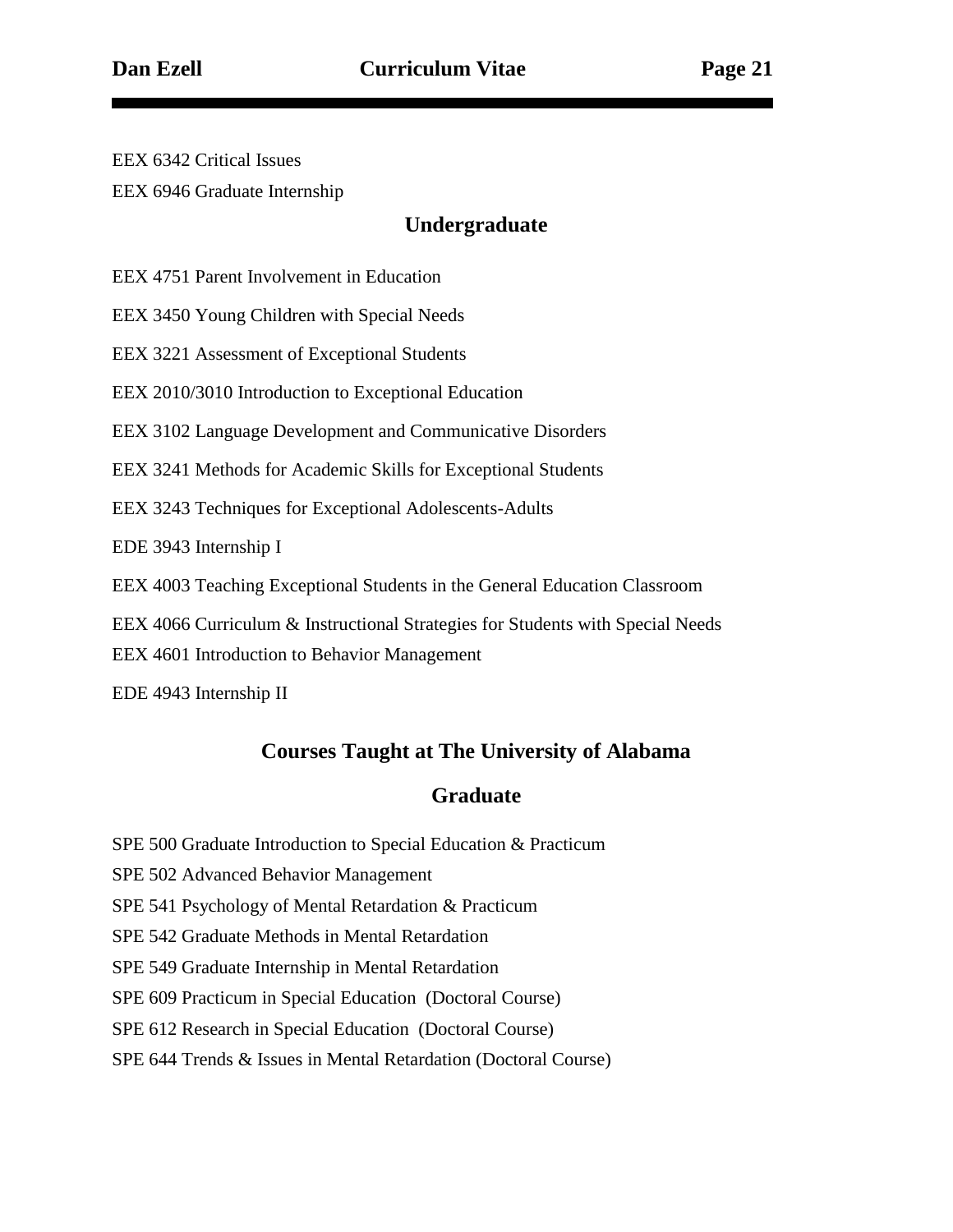## **Undergraduate**

SPE 102 Introduction to Special Education & Practicum

SPE 219/319 Mental Retardation Practicum

SPE 241/341 Introduction to Mental Retardation

SPE 300 Mainstreaming & Practicum

SPE 319 Emotional Conflict Practicum

SPE 331 Introduction to Emotional Conflict

SPE 342 Methods in Mental Retardation

SPE 499 Internship in Mild Learning Behavior Disorders (MLBD)

## **University of Central Florida Independent Study, Dissertation, Thesis, Research Supervision**

*Honors in the Major Thesis/Chair: Courtney Roy (2012-2014)*

*Honors in the Major Thesis/Chair: Shannon Bauman (2011-2012)*

*Honors in the Major Thesis/Committee Member: Anya Kroytor (2011-2012)*

*College of Education Dissertation Committee/Chair: Marybeth Thomas*

*College of Education Dissertation Committee/Co-Chair: Kimberly Spence-Cochran*

*Honors in the Major Committee: Jamie DeRusso (Evaluating technology software tools used in a balanced literacy program); Mary Ann Golinvaux (The selection of children's literature for teaching values and ethics through the use of art forms)* 

## **PROFESSIONAL SERVICE**

### **University of Central Florida Committees**

University of Central Florida Brevard Campus Advisory Committee (2000 – Present) University of Central Florida Brevard Campus Honors Committee (1997-1999)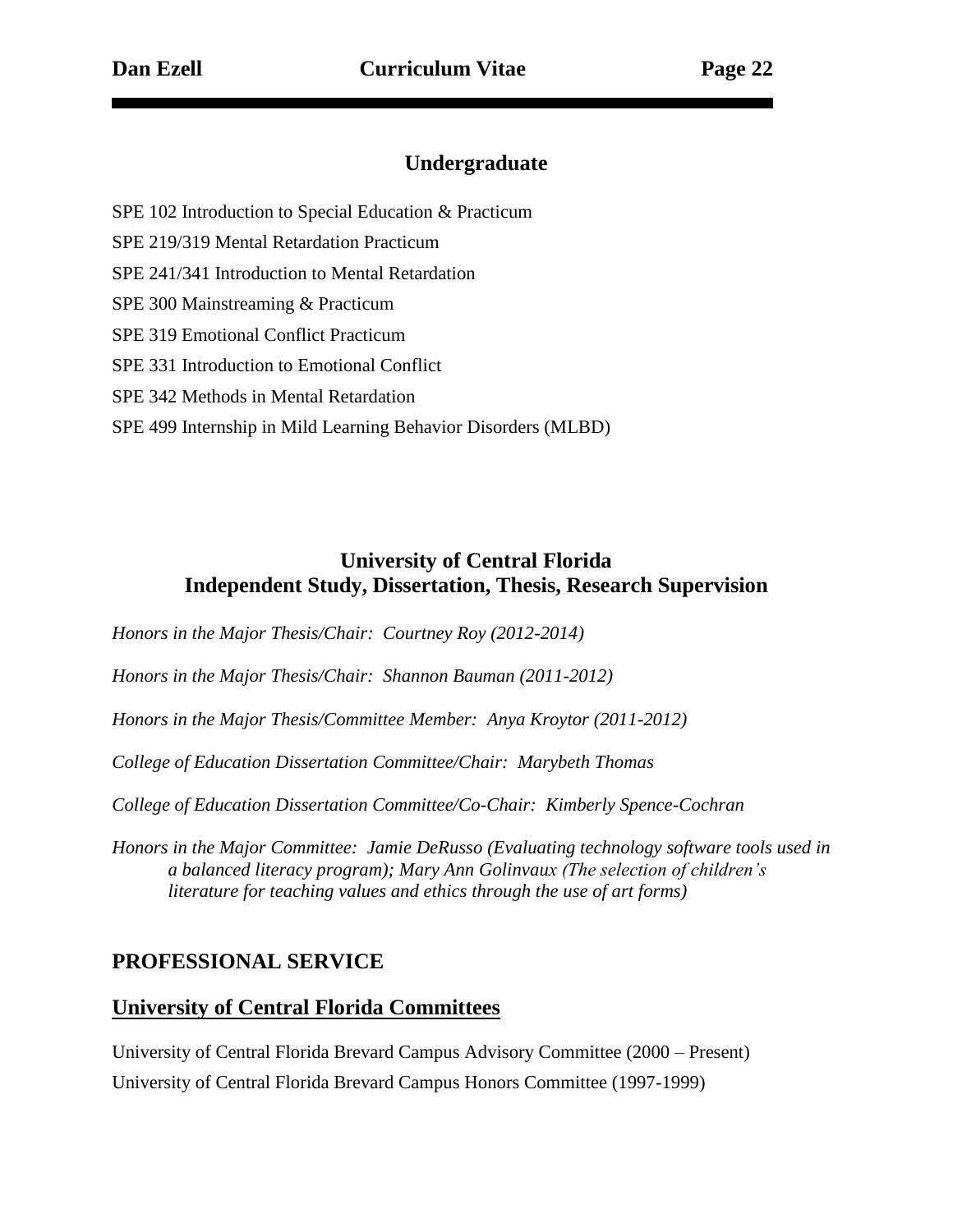## **College of Education Committees**

College of Education Undergraduate Curriculum and Standards Committee (2012-2014) – Alternate.

College of Education Brevard Advisory Team Committee (1997 –Present)

College of Education Honors in the Major Thesis Committee (Courtney Roy: 2012-2014; Jamie DeRusso: 2001-2003: Mary Ann Golinvaux: 2000 – 2002)

College of Education Undergraduate Admissions and Retentions Committee (2008-2006; 2004- 2006; 2000-2002)

UCF School and Community School Partnership (Formally: UCF/OSC Holmes Partnership) PDS Executive Council Committee (1999 – 2012; Secretary: 2004-2005; Co-Chair: 2005-2007; Chair 2007- 2008)

College of Education Faculty Search Committees (Served on 9– 1997 – 2008)

Exceptional Education Program Area Student Issues Committee (1997 – 2007; Chair: 2001- 2002)

College of Education Field Experience Advisory Committee (1997 –2008)

College of Education Clinical Experience Advisory Committee (2004-2008)

UCF School and Community School Partnership (Formally: UCF/OSC Holmes Partnership) PDS Site Council Committee (1998 – 2012)

UCF School and Community School Partnership (Formally: UCF/OSC Holmes Partnership) PDS Membership Committee (1998-2012)

College of Education Child, Family, and Community Sciences Department Chair Search Committee (2004-2005)

College of Education Promotion and Tenure Committee (2003-2005)

College of Education Dissertation Committee (Marybeth Thomas (Chair) 2004-2005; Kimberly Spence-Cochran (Co-Chair) 2002-2004)

College of Education Instructional Resources Committee (Chair: 2001-2002; 2002-2003; 2003- 2004)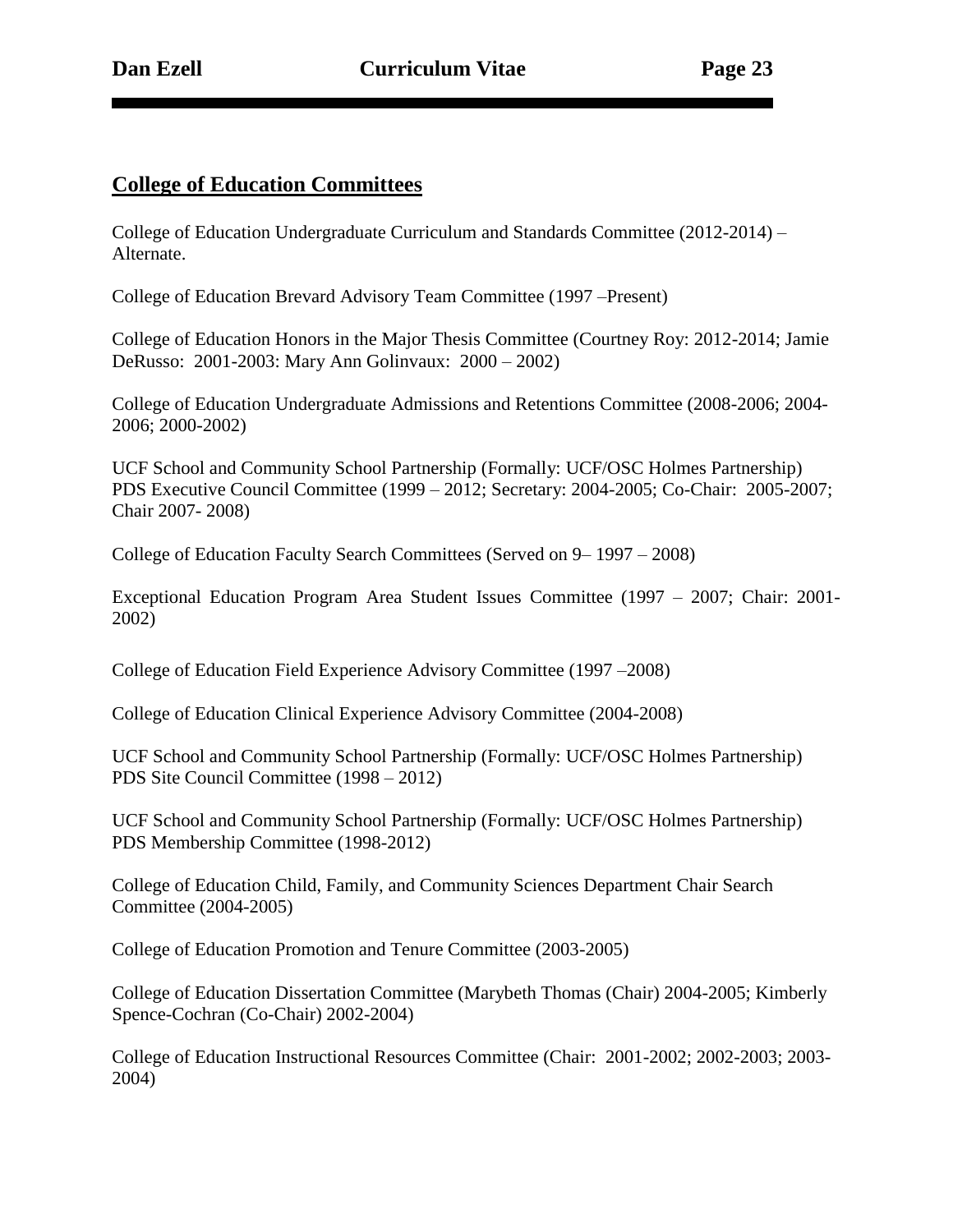Master Mentor Grant Steering Committee (1999 – 2000). Brevard County/UCF College of Education Joint Collaboration

College of Education Grants & Awards Committee (1998-2000)

College of Education Faculty Marshal (Spring, 1997)

College of Education Minority Programs in Education Advisory Council (1997 – 1998)

College of Education Technology Committee (1997-1998)

College of Education Honors in Major Committee (1997-1998)

College of Education (The University of Alabama) Graduate Comprehensive Exam Committee (1996-1997)

College of Engineering (The University of Alabama) Recruitment and Retention of Women and Minorities Committee (1995-1997)

College of Engineering (The University of Alabama) Alternative Assessment and Evaluation Committee (1995-1997)

College of Education (The University of Alabama) Teacher Evaluation Program (TEP) Committee (1995-1997)

College of Education (The University of Alabama) Registration/Advisement for Special Education Committee (1995-1997)

College of Education (The University of Alabama) NCATE Syllabi Revision Committee (1995- 1997)

#### **National, Regional, State, and Local Committees**

Florida Council for Exceptional Children (FCEC) Conference Program Planning Committee (Chair) (State) (2004-2008)

Florida Council for Exceptional Children (FCEC) Session Selection Committee (Chair) (State)  $(2004 - 2008)$ 

Florida Council for Exceptional Children (FCEC) Entertainment Committee (Chair) (State)  $(2004 - 2005)$ 

Florida Council for Exceptional Children (FCEC) Exhibitors/Key Note Speakers Committee (State) (2004-2006)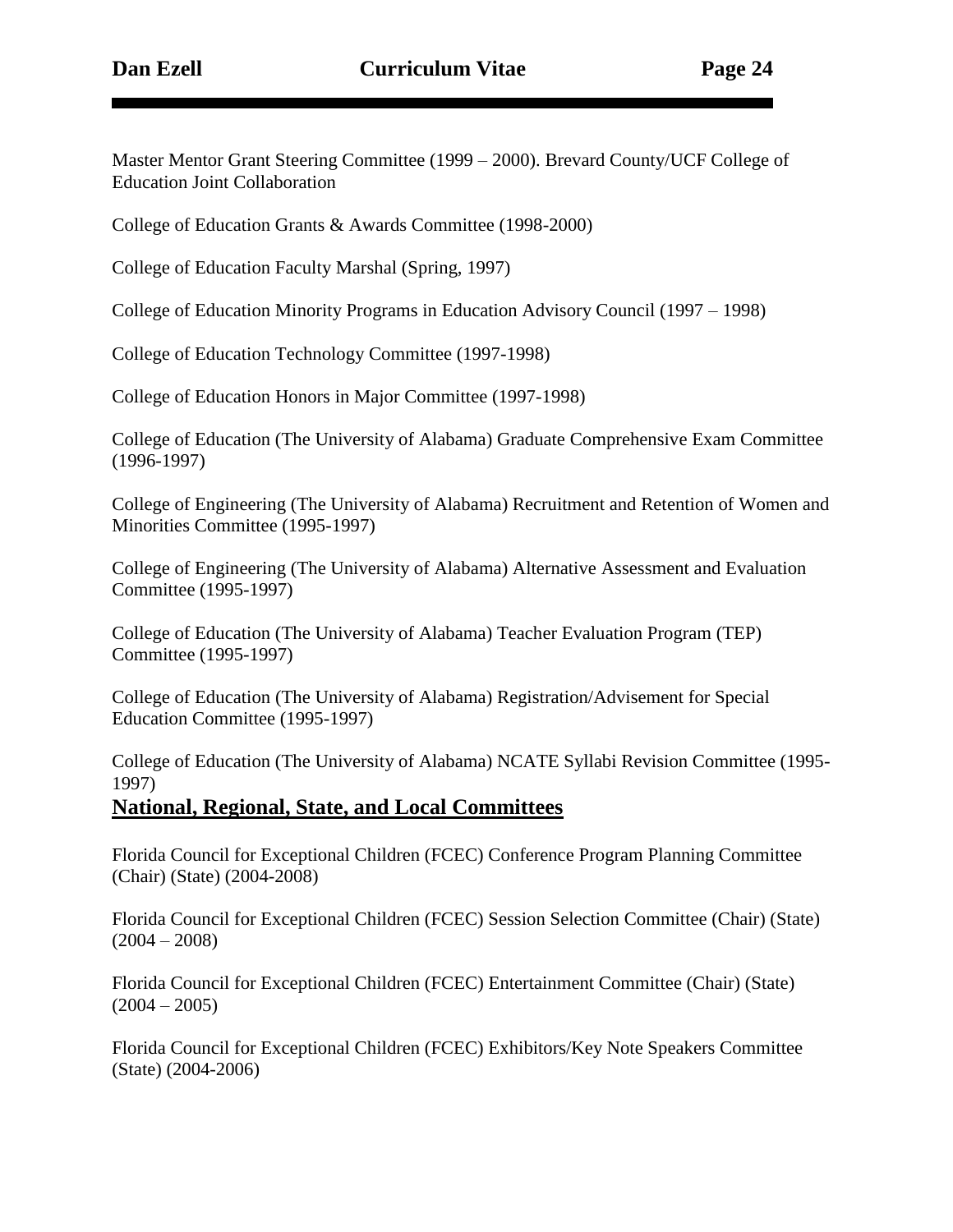Council for Exceptional Children (CEC) Division on Developmental Disabilities (DDD) Publication Committee (National) (1998 – 2008)

Council for Exceptional Children (CEC) Division on Developmental Disabilities (DDD) Membership Committee (National) (1997 – 2008)

Council for Exceptional Children (CEC) Division on Developmental Disabilities (DDD) - Unit Development Committee (National) (1997 – 2008)

Council for Exceptional Children (CEC) Florida Division on Developmental Disabilities (FL-DDD) Conference Committee (State) (2000-2008; Chair: 2001-2002)

Council for Exceptional Children (CEC) Division on Developmental Disabilities (DDD) Finance Committee (Chair) (National) (1999 - 2005)

Comprehensive System of Personnel Development (CSPD) Steering Committee (State) (1997- 2002)

Council for Exceptional Children (CEC) Council for Educational Diagnostic Services (CEDS) – Technology Committee (Chair) (National) (1997-1998)

Council for Exceptional Children (CEC) Council for Educational Diagnostic Services (CEDS) – Professional Standards Committee (National) (1997-1998)

Council for Exceptional Children (CEC) Council for Educational Diagnostic Services (CEDS) – Assistant Newsletter Editor (National) (1996-1999)

Alabama Federation Council for Exceptional Children (AFCEC) Finance Committee (Chair) (1996-1997)

## **Elected Positions in National, Regional, State, and Local Organizations**

Florida Council for Exceptional Children (FCEC) Division on Autism and Developmental Disabilities (DADD) (State) (2011 – 2014) **Member-at-Large**

Florida Council for Exceptional Children (FCEC) (State) (2007-2008) **Past President**

Florida Council for Exceptional Children (FCEC) (State) (2006-2007) **President**

Florida Council for Exceptional Children (FCEC) (State) (2005-2006) **President-Elect**

Council for Exceptional Children (CEC) Division on Developmental Disabilities (DDD) (National) (2002-2005; 1999-2002) **Treasurer (2 terms)**

Florida Council for Exceptional Children (FCEC) (State) (2004-2005) **Vice President**

Florida Council for Exceptional Children (FCEC) (State) (2002-2004) **Subdivision**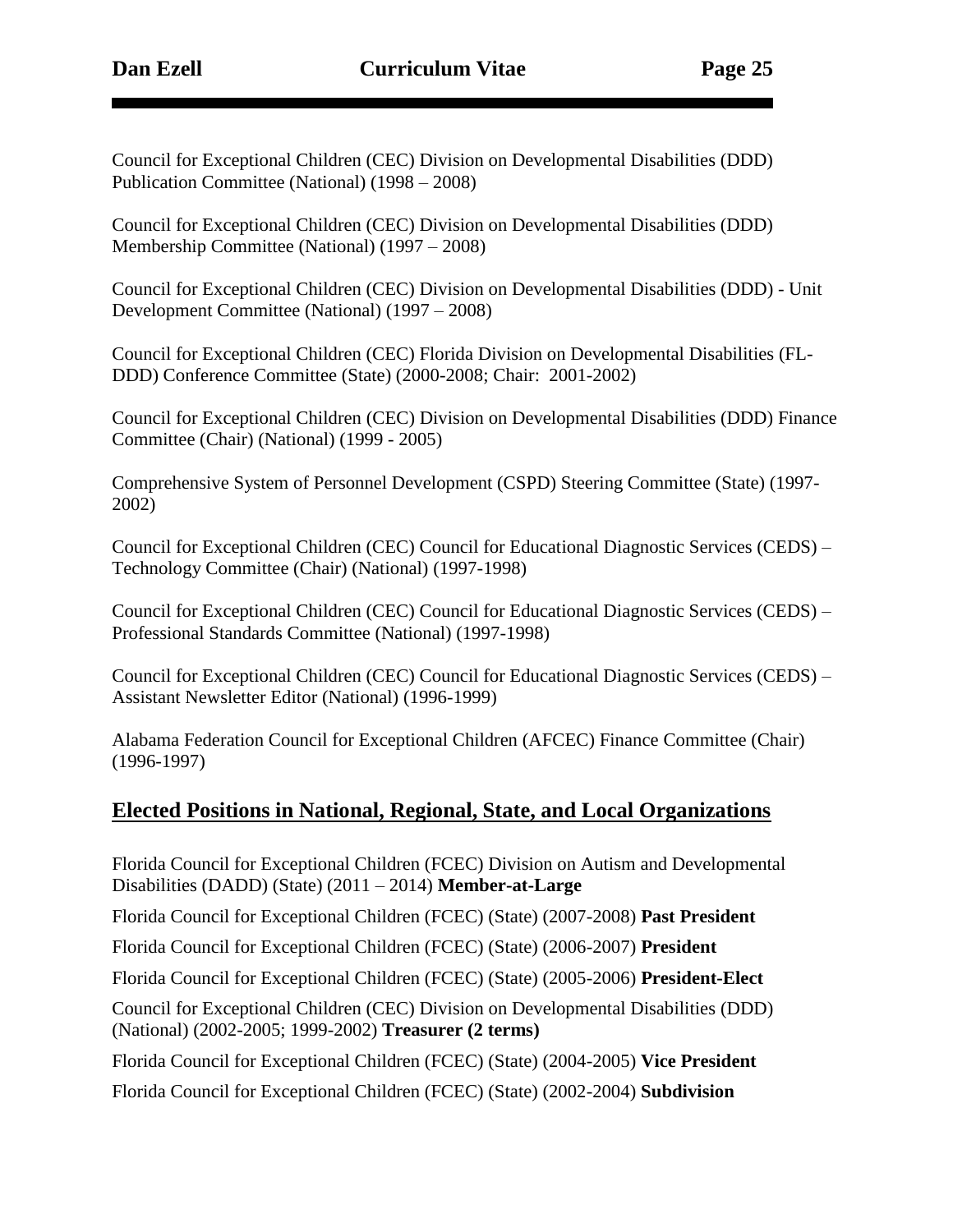#### **Representative**

Florida Council for Exceptional Children (FCEC) Division on Developmental Disabilities (DDD) (State) (2003-2005) **Secretary**

Florida Council for Exceptional Children (FCEC) Division on Developmental Disabilities (DDD) (State) (2002-2003) **Past President**

Florida Council for Exceptional Children (FCEC) Division on Developmental Disabilities (DDD) (State) (2001-2002) **President**

Florida Council for Exceptional Children (FCEC) Division on Developmental Disabilities (DDD) (State) (2000-2001) **Vice President/President Elect**

Florida Council for Exceptional Children (FCEC) Division on Developmental Disabilities (DDD) (State) (1998 – 2000) **Member-at-Large**

Florida Speaker's Bureau (2003 – 2007) **Elected Speaker** for Brevard County

Alabama Federation Council for Exceptional Children (ACEC) (State) (1996-1997) **Treasurer**

#### **Selected Examples of Service to Public Schools, the State and the Community**

- Very Special Arts Brevard (VSA) (Volunteer). (2011-2012). Volunteer to participate in various activities associated with Very Special Arts-Brevard organization (representing UCF).
- Character Education –Magic Fish Project. (2011-Present). Provide classroom presentations in area schools (as invited guest speaker) using magic and balloon art to teach fundamental character education concepts using the children's book, *The Magic Fish,* as the foundation.
- Character Education Nora Project. (2009-Present). Provide classroom presentations in area schools (as invited guest speaker) using magic and balloon art to teach fundamental character education concepts using the children's book, *Nora the Nonapus*, as the foundation.
- Brevard County Special Olympics (Volunteer). (2000- Present). Volunteer to participate in various Brevard County Special Olympic Game Competitions including county summer games held at various Brevard County high schools (representing UCF).
- Zora Neale Hurston Children's Day Festival (Volunteer) (1999 2009). Volunteer to participate in Children's Day assisting with arts and crafts for children attending the Zora Festival (representing UCF).
- Brevard County Very Special Arts Festival. (Volunteer). (2002 2009). Volunteer to participate in the VSA program three days each year. Exceptional education students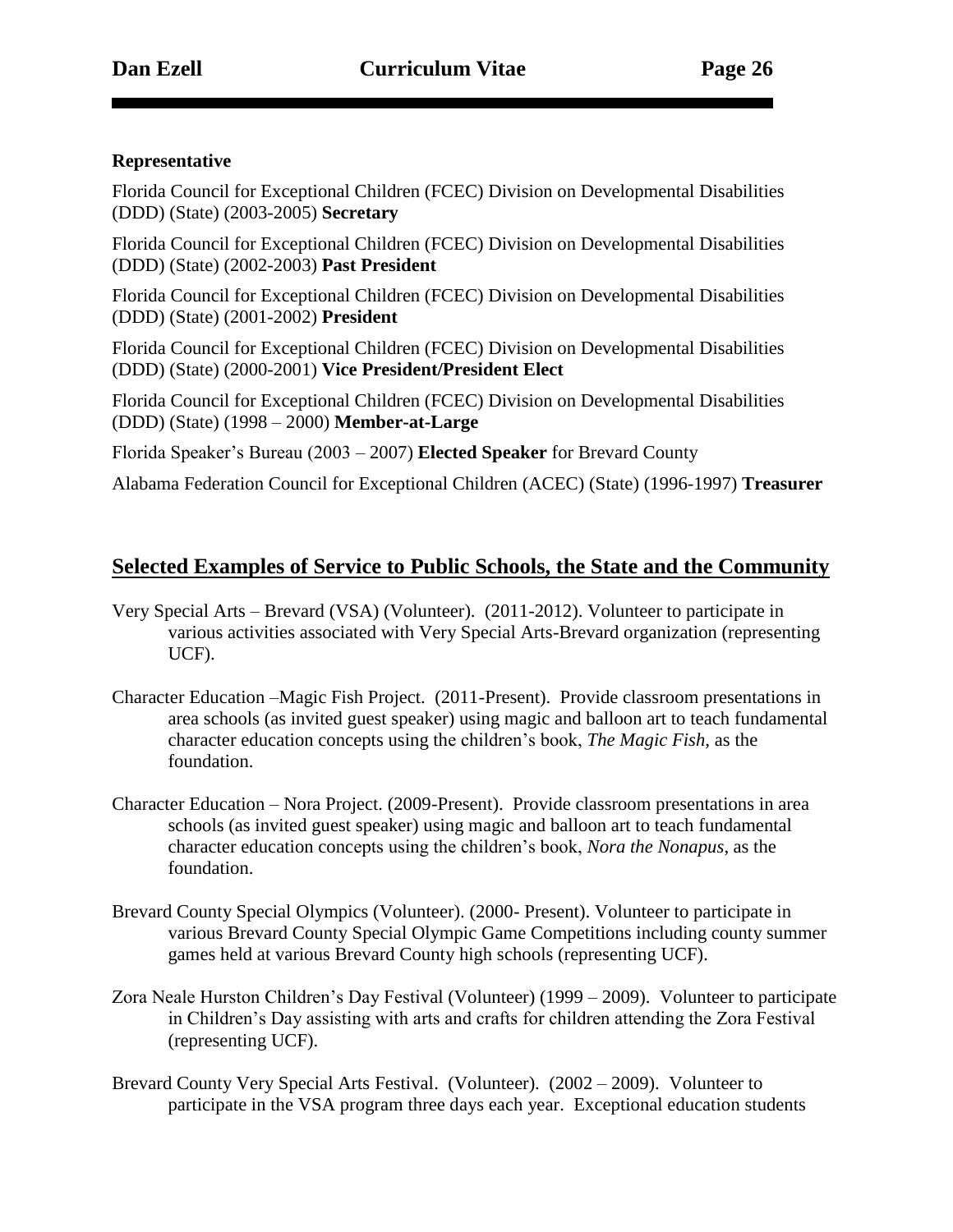from the county school system participate in a day of arts and crafts (representing UCF).

- Brevard Community College Education Classes. (Present and Recruit for Exceptional Education Program at UCF). (1999 – Present). Represent UCF and encourage community college students to consider a career in exceptional education teaching. (Average of 15 presentations per year)
- Florida Council for Exceptional Children Organization. (Board member). (2002 2009). Promote exceptional education services in the state for children with disabilities and assist in planning professional development opportunities for educators across the state.
- Student Council for Exceptional Children (SCEC) Chapter 1050 (UCF-Brevard) Faculty Advisor (1997 – Present). Promote professional development and leadership in the field of exceptional education.
- Enterprise Elementary School. (Faculty Advisor for UCF School and Community School Partnership Formally: UCF/OSC Holmes Partnership Professional Development Schools Partnership). (1998 –2012). Act as a liaison between the elementary PDS school and UCF/OSC.
- Florida Division on Developmental Disabilities (Board member) (1998 2005). Promote exceptional education services in state for individuals with developmental disabilities and assist in planning professional development opportunities for educators across the state.

### **Current Professional Memberships and Affiliations**

National Association for Professional Development Schools (NAPDS)

Council for Exceptional Children (CEC)

Division on Autism and Developmental Disabilities (DADD) of the Council for Exceptional Children (CEC)

Teacher Education Division (TED) of the Council for Exceptional Children (CEC) Council for Children with Behavioral Disorders (CCBD) of the Council for Exceptional Children (CEC)

Florida Council for Exceptional Children (FCEC)

Florida Division on Autism and Developmental Disabilities (FL DADD) of the Council for Exceptional Children

University of Central Florida Chapter 1050 Student Council for Exceptional Children (SCEC)

Kappa Delta Pi, International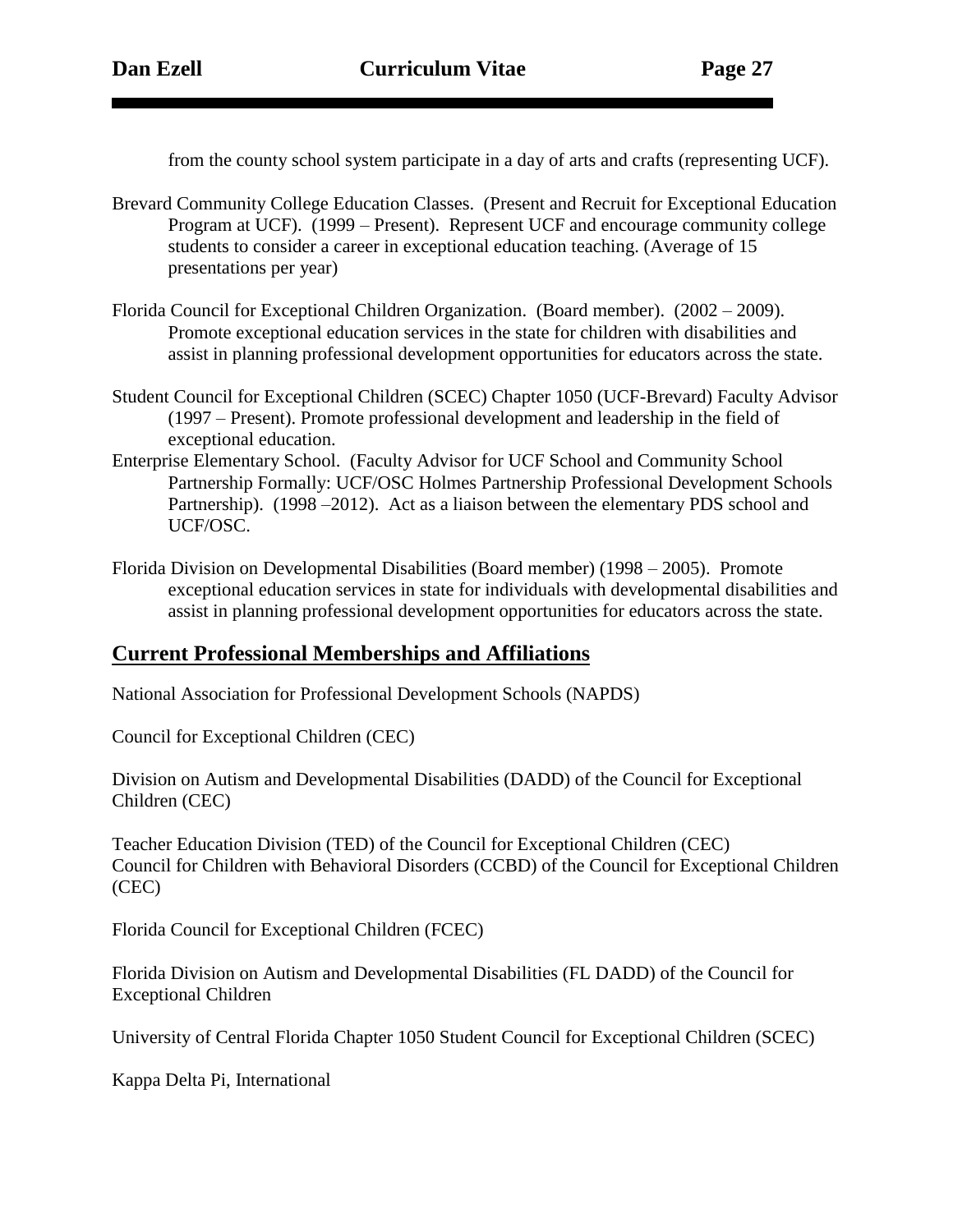### **Additional Professional Activities/Training**

#### **Faculty Training**

Attended Summer Faculty Institute. Sponsored by UCF. Participated to enhance knowledge in course delivery, new technology, and course strategies to improve instruction (1998- 2006, 2012, 2013)

#### **Diversity Training**

Attended Faculty Diversity Institute. Sponsored by faculty/staff of Office of Diversity Initiatives Department (2005, Summer). UCF---Orlando, FL.

Attended Faculty Diversity Institute. Sponsored by faculty/staff of Office of Diversity Initiatives Department (2004, Summer). UCF---Orlando, FL.

Attended Faculty Domestic Diversity Institute. *Social Awareness & Cultural Change: Brown Vs. Board of Education.* Sponsored by faculty/staff of Office of Diversity Initiatives Department. (2003, Summer)—UCF—Orlando, FL

#### **Inclusion Training**

Florida Inclusion Network Inclusion Training. Presented by the Florida Inclusion Network (FIN)-Cocoa Beach, FL – (2004, July).

Attendance as part of my responsibilities as Principle Investigator (PI) on the FIN-Brevard grant. Focused on professional development in the area of the inclusion of children with disabilities in the general education curriculum.

FLIPS (Florida Inclusion Program Specialists) Training Presented by the Florida Inclusion Network (FIN) -Tampa, FL - (2003, September)

Attendance as part of my responsibilities as Principle Investigator (PI) on the FIN-Brevard grant. Focused on professional development in the area of the inclusion of children with disabilities in the general education curriculum.

FLIPS (Florida Inclusion Program Specialists) Training Presented by the Florida Inclusion Network (FIN) -St. Petersburg, FL - (2002, September )

Attendance as part of my responsibilities as Principal Investigator (PI) on the FIN-Brevard grant. Focused on professional development in the area of the inclusion of children with disabilities in the general education curriculum.

#### **ESOL Training**

Training from university in Project Jericho. Project Jericho is a project funded by the USDOE for Bilingual Education: Training for All Teachers. Completed training: 2002, September.